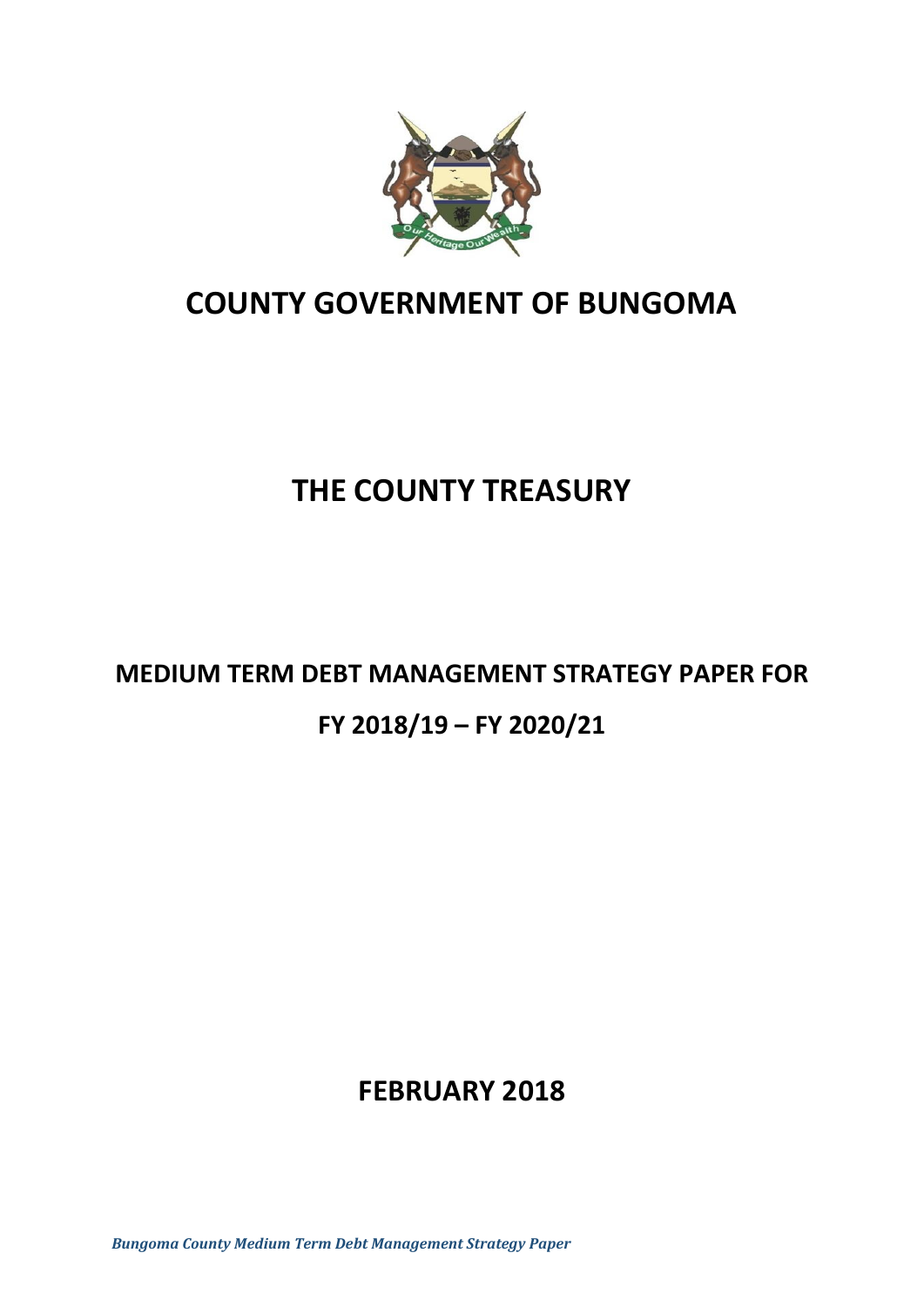©2018 County Medium Term Debt Management Strategy Paper (CMTDS)

To obtain copies of the document, please contact: Chief Officer, The County Treasury Municipal Building P. O. Box 437-50200 BUNGOMA, KENYA Tel: +254-20-2252-299 Fax: +254-20-341-082 The document is also available on the website at: www.bungomacounty.go.ke and [www.bungoamassembly.go.ke](http://www.bungoamassembly.go.ke/)

ALL INQUIRIES ABOUT THIS COUNNTY DEBT MANAGEMENT STRATEGY PAPER 2018/19 – 2020/21 SHOULD BE ADDRESSED TO: CHIEF OFFICER, FINANCE AND ECONOMIC PLANNING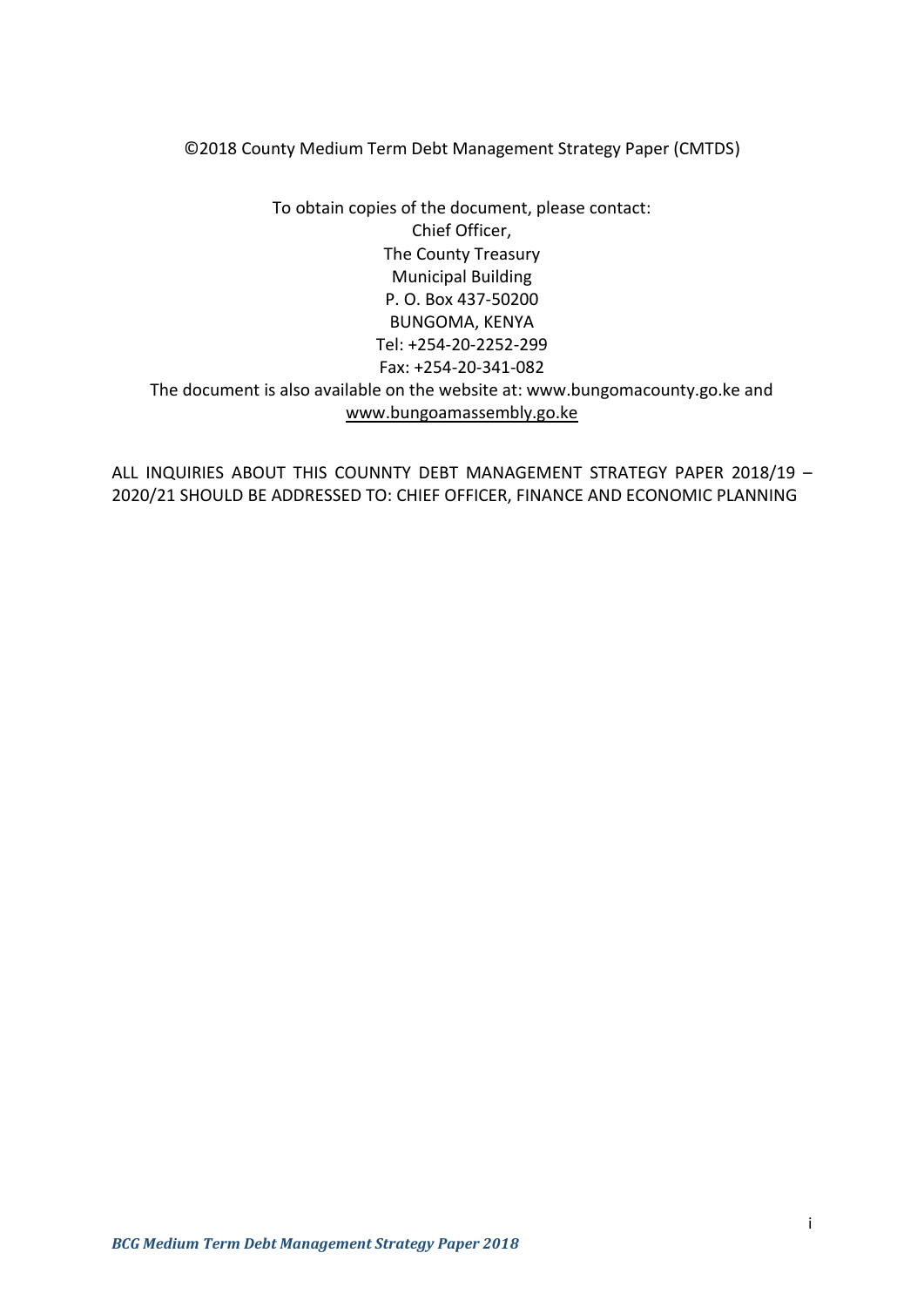# **TABLE OF CONTENTS**

| LEGAL BASIS FOR THE PUBLICATION OF THE DEBT MANAGEMENT STRATEGY vi          |  |
|-----------------------------------------------------------------------------|--|
|                                                                             |  |
|                                                                             |  |
|                                                                             |  |
|                                                                             |  |
|                                                                             |  |
|                                                                             |  |
|                                                                             |  |
| CHAPTER THREE: MACROECONOMIC ENVIRONMENT, RISKS AND POTENTIAL SOURCES5      |  |
|                                                                             |  |
|                                                                             |  |
| CHAPTER FIVE: STRATEGIES FOR MANAGEMENT OF DEBT IN THE MEDIUM TERM  8       |  |
| CHAPTER SIX: BASELINE PROJECTIONS AND BEST PRACTICES IN DEBT MANAGEMENT  11 |  |
|                                                                             |  |
|                                                                             |  |
|                                                                             |  |
|                                                                             |  |
|                                                                             |  |
|                                                                             |  |
|                                                                             |  |
|                                                                             |  |
|                                                                             |  |
|                                                                             |  |

# **LIST OF TABLES**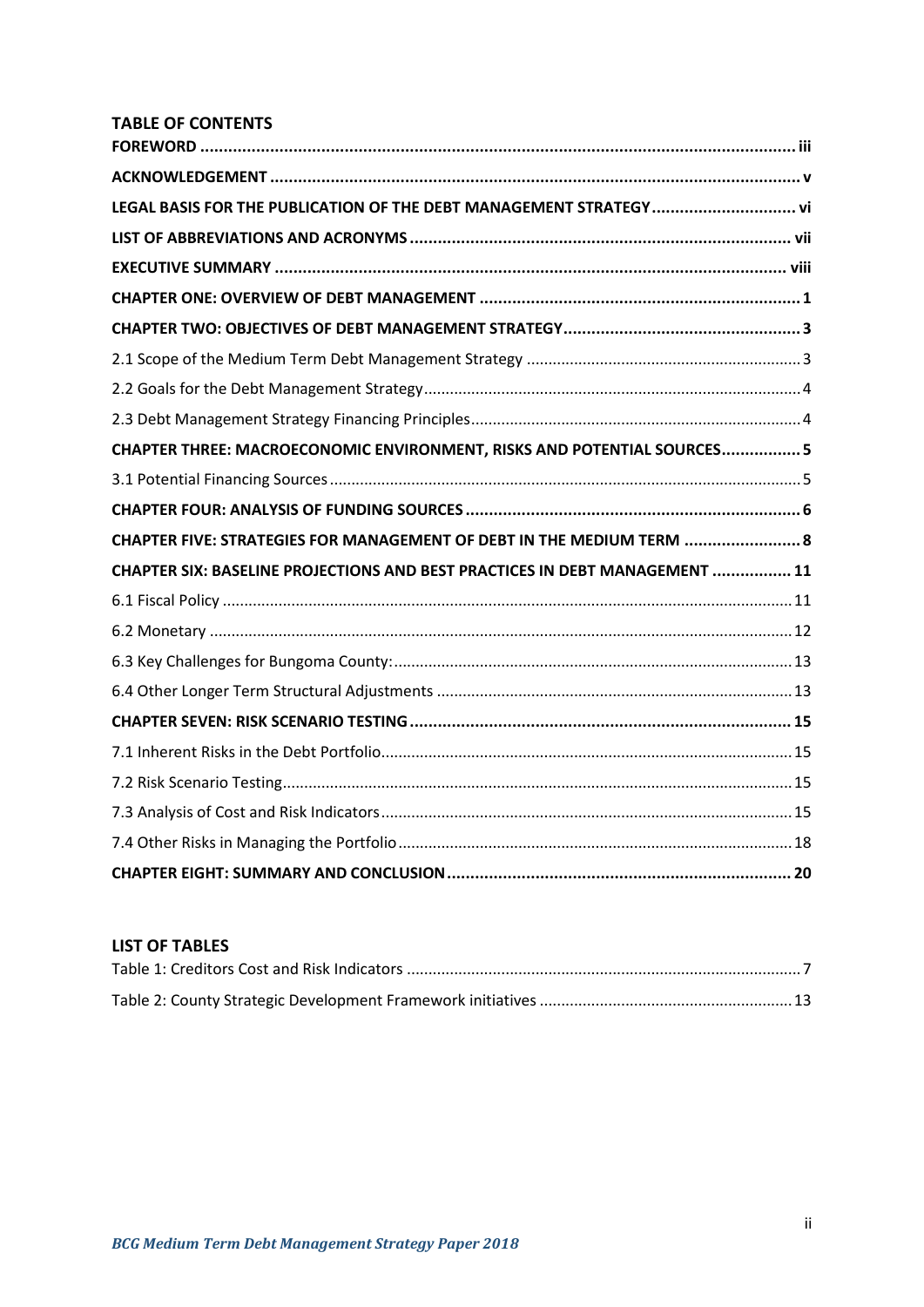#### <span id="page-3-0"></span>**FOREWORD**

**In ongoing efforts by the County Government of Bungoma** for prudent debt management and continuous improvement in service delivery, the County Treasury has prepared this Medium Term Debt Management Strategy (MTDS) to provide an overall guidance for the best management of debt in the medium term.

**The County's debt management objective** is to maintain debt within levels that are sustainable over time. This requires regular monitoring of debt levels against commonly accepted debt targets or thresholds established by national and multilateral institutions while also ensuring that any financing requirements are met at low cost with a minimum degree of risk in the medium term. This general objective and approach is also reflected in the county's policy documents and development plans.

As referred in the County Fiscal Strategy Paper for 2018, despite our limited financial circumstances and other constraints, the county medium term budgets shall focus on improving performance, growth, and wellbeing, while ensuring sound fiscal conditions; which are in turn an essential requirement for our policies and priorities to be successful.

The county will explore opportunities for new prudent borrowing with care. The focus will be on saving costs, driving growth, and addressing the urgent development needs as documented in the County Integrated Development Plan 2018 – 2022. In doing so, the county will remain mindful of the risks associated with holding significant levels of debt, and the need to ensure its sustainability.

Challenges will remain, the development of prudent debt management will require concerted efforts to constantly explore ways to mitigate the costs and risks in County Government's debt portfolio. It may also be necessary to review the legislations and to strengthen institutional arrangements for debt management including implementation of other new policies, as required.

**In conclusion**, I would like to emphasise the county's commitment to promoting transparency and accountability in public financial management. The publication of this inaugural CMTDS (2018/19 – 2020/21 will be reviewed annually in line with fiscal and macro development, It will provide a critical tool for informed policy decisions by all stakeholders with the intention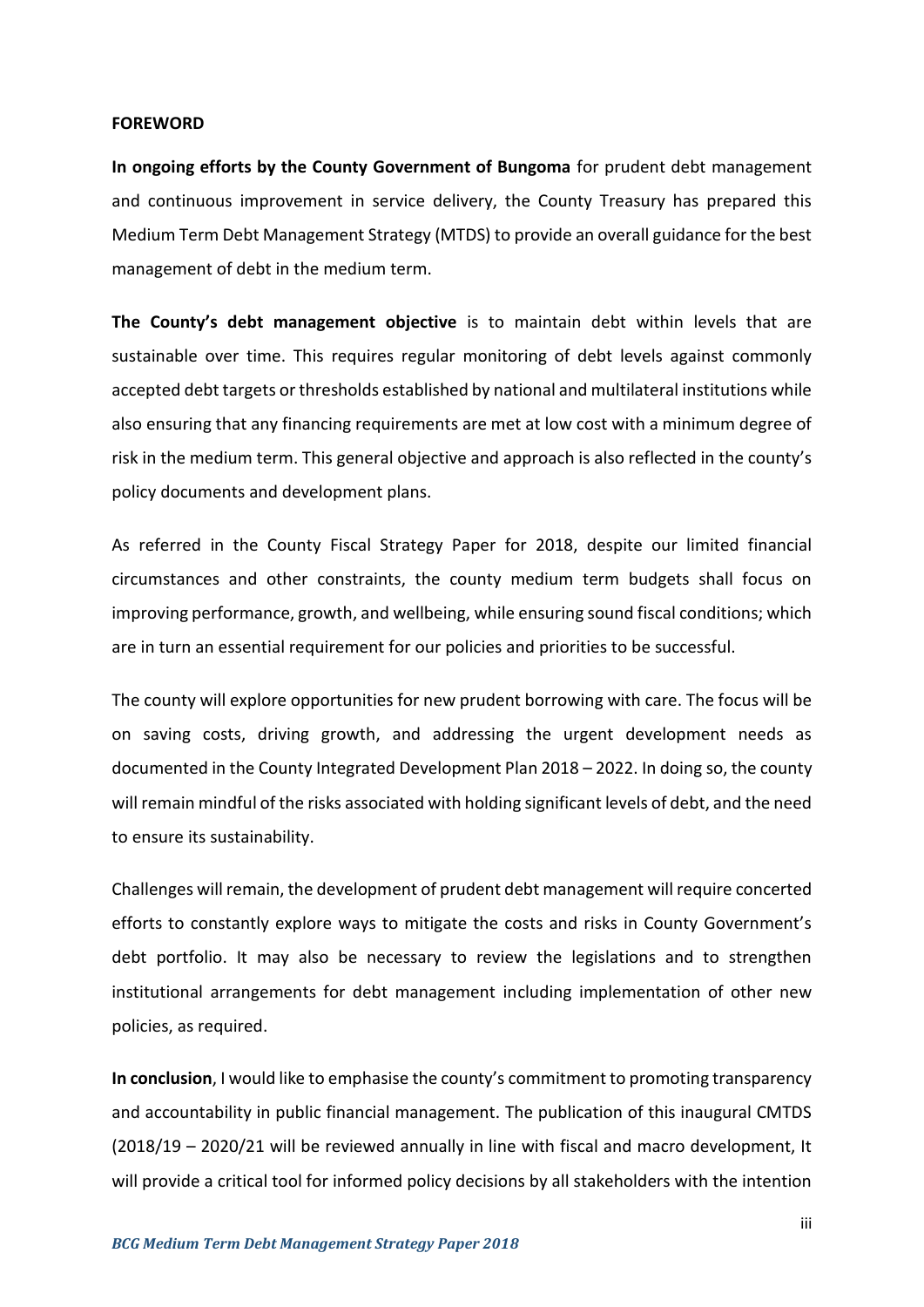to improve the debt burden and other fiscal vulnerabilities and also the relations with external and domestic financiers including the National Government and development partners.

# **ESTHER WAMALWA EXECUTIVE COMMITTEE MEMBER, FINANCE AND PLANNING**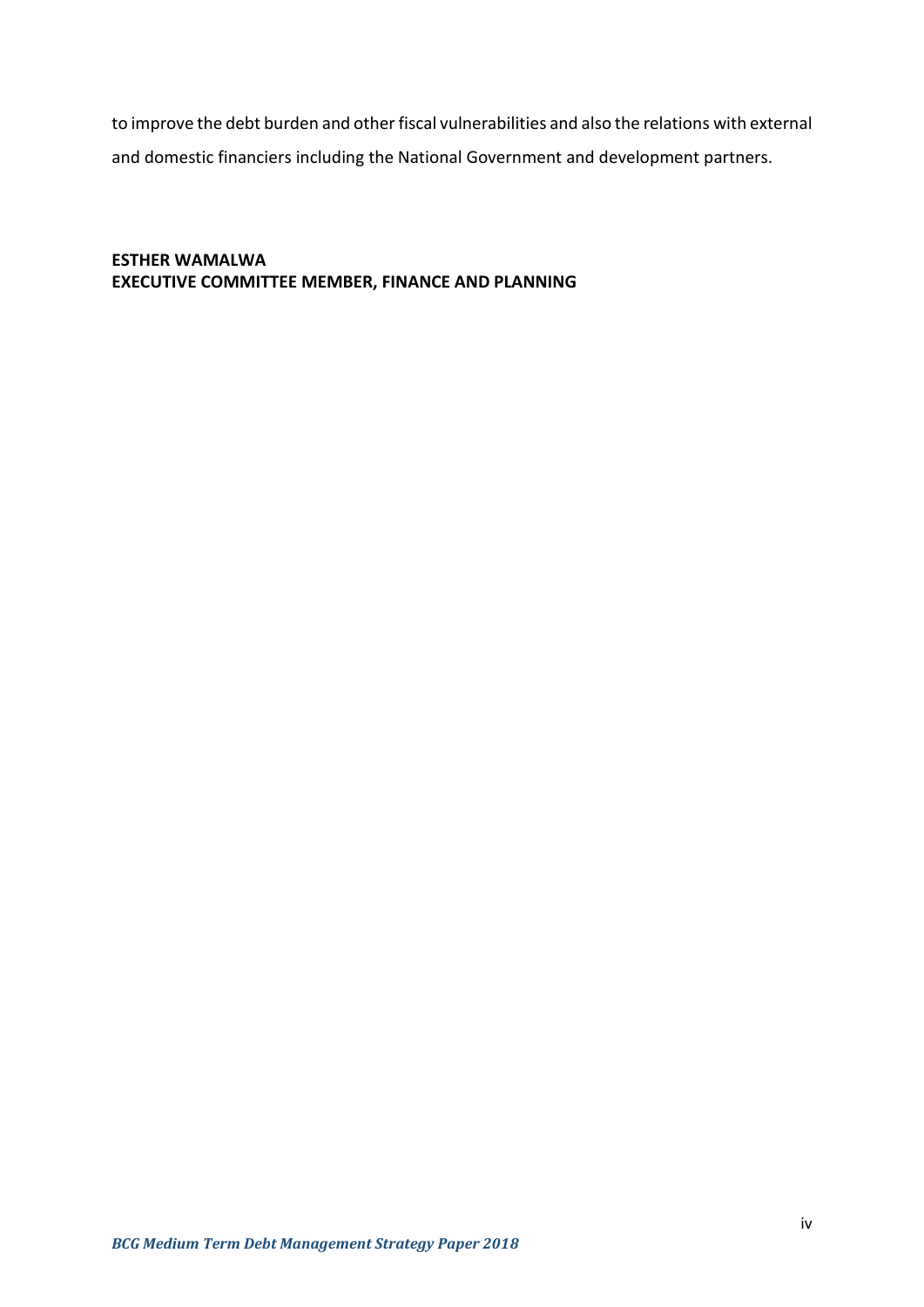# <span id="page-5-0"></span>**ACKNOWLEDGEMENT**

We thank the CEC Member in charge of Finance and Economic planning for having provided leadership and policy direction in the preparation of this strategy. The input of all our technical staff in the process of formulating and consolidating issues in the document is highly appreciated.

Special thanks to the team of county budget and economic planning staff who are composed of Finance officers and Economists namely Vincent Ngeywo, Mathews Tsuma, Paul Wafula, James Watiti, Metrine Chonge, Edith Wekesa, Esther Mukhula, Martin Mabonga and Gloria Nasambu.

To these and others not mentioned here, God Bless you abundantly.

**CHRISPINUS BARASA CHIEF OFFICER, FINANCE AND ECONOMIC PLANNING**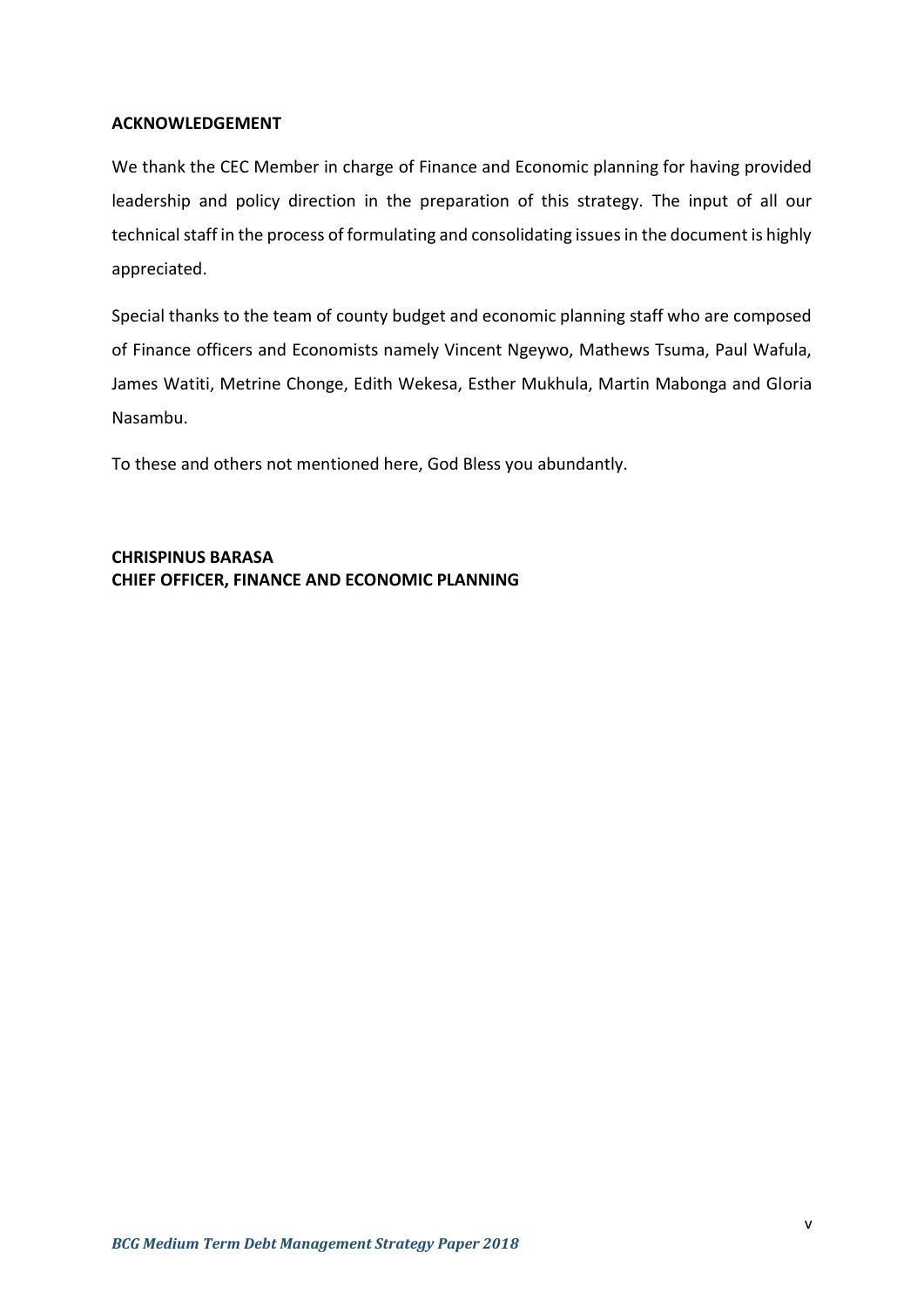# <span id="page-6-0"></span>**LEGAL BASIS FOR THE PUBLICATION OF THE DEBT MANAGEMENT STRATEGY**

The Debt Management Strategy is published in accordance with section 123 of the Public Finance Management Act, 2012. The Law states that:

(1)On or before the 28th February in each year, the County Treasury shall submit to the county assembly a statement setting out the Debt Management Strategy of the County Government over the medium term with regard to its actual liability and potential liability in respect of loans and its plans for dealing with those liabilities.

(2) The County Treasury shall include the following information in the statement-

- a) The total stock of debt as at the date of the statement;
- b) The sources of loans made to the county government;
- c) The principal risks associated with those loans;
- d) The assumption underlying the debt management strategy; and
- e) An analysis of the sustainability of the amount of debt, both actual and potential.

(3) As soon as practicable after the statement has been submitted to the county assembly under this section, the County Executive Committee Member for Finance shall publish and publicize the statement and submit a copy to the Commission on Revenue Allocation and the Intergovernmental Budget and Economic Council.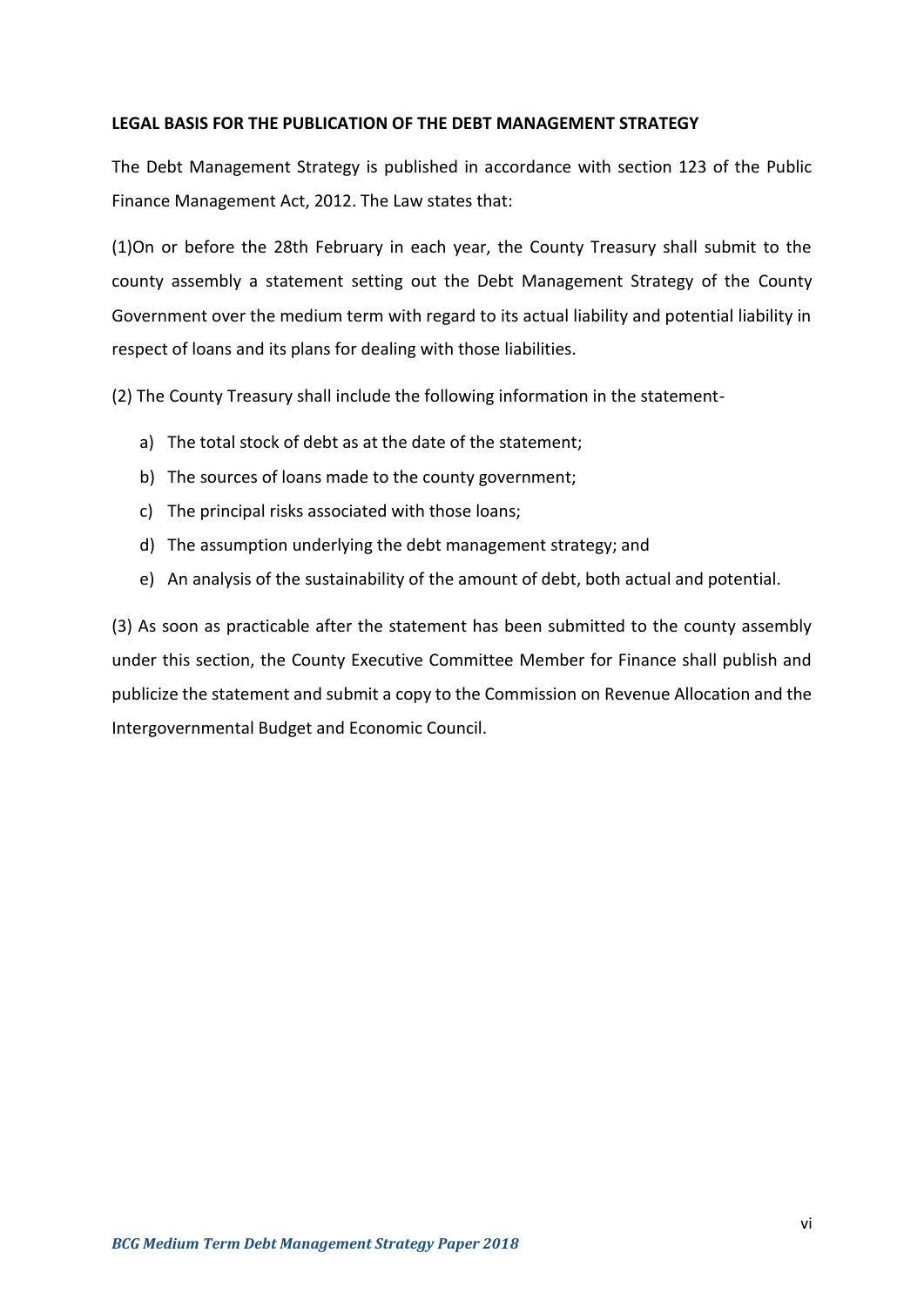# <span id="page-7-0"></span>**LIST OF ABBREVIATIONS AND ACRONYMS**

| ADB          |                           | African Development Bank          |                         |  |  |  |
|--------------|---------------------------|-----------------------------------|-------------------------|--|--|--|
| <b>BCG</b>   |                           | County<br><b>Bungoma</b>          |                         |  |  |  |
|              |                           | Government                        |                         |  |  |  |
| <b>BRICS</b> | t.                        | Brazil, Russia, India, China and  |                         |  |  |  |
|              |                           | South Africa                      |                         |  |  |  |
| <b>CBAs</b>  |                           | : Collective                      | <b>Bargaining</b>       |  |  |  |
|              |                           | Agreements                        |                         |  |  |  |
| <b>CBR</b>   | $\ddot{\phantom{a}}$      | <b>Central Bank Rate</b>          |                         |  |  |  |
| <b>CGoB</b>  | $\mathcal{L}$             | County Government                 | οf                      |  |  |  |
|              |                           | <b>Bungoma</b>                    |                         |  |  |  |
| <b>CIDP</b>  | $\ddot{\cdot}$            | County                            | Integrated              |  |  |  |
|              |                           | Development Plan                  |                         |  |  |  |
| <b>CMTD</b>  | $\ddot{\phantom{0}}$      |                                   | County Medium Term Debt |  |  |  |
|              |                           | <b>Management Strategy</b>        |                         |  |  |  |
| <b>CSDF</b>  |                           | County                            | Strategic               |  |  |  |
|              |                           | Development Framework             |                         |  |  |  |
| <b>CSDF</b>  | $\ddot{\cdot}$            | County                            | Strategic               |  |  |  |
|              |                           | Development Framework             |                         |  |  |  |
| <b>DMS</b>   | $\mathbb{R}^{\mathbb{Z}}$ | Debt Management Strategy          |                         |  |  |  |
| <b>ECDE</b>  | $\mathcal{L}$             | Early Childhood Education         |                         |  |  |  |
| EIB          | $\ddot{\cdot}$            | European Investment Bank          |                         |  |  |  |
| EU           | ÷.                        | <b>European Union</b>             |                         |  |  |  |
| FDI          | ÷.                        | <b>Foreign Direct Investments</b> |                         |  |  |  |
| FY           | $\ddot{\cdot}$            | <b>Financial Year</b>             |                         |  |  |  |

| GDP           | $\ddot{\phantom{0}}$ | <b>Growth Domestic Product</b>       |
|---------------|----------------------|--------------------------------------|
| <b>GFS</b>    |                      | <b>Government Finance Statistics</b> |
| ICT           |                      | Information Communication            |
|               |                      | Technology                           |
| IDA           |                      | International<br>Development         |
|               |                      | Association                          |
| <b>IFAD</b>   | ÷.                   | International<br>for<br>Fund         |
|               |                      | <b>Agricultural Development</b>      |
| <b>MTBF</b>   | $\mathcal{L}$        | Medium<br><b>Budget</b><br>Term      |
|               |                      | Framework                            |
| <b>MTDMS</b>  | $\ddot{\cdot}$       | Medium<br>Debt<br>Term               |
|               |                      | <b>Management Strategy</b>           |
| <b>MTEF</b>   | $\ddot{\cdot}$       | Medium Term Expenditure              |
|               |                      | Framework                            |
| <b>OPEC</b>   | $\ddot{\phantom{a}}$ | Organization of the Petroleum        |
|               |                      | <b>Exporting Counties</b>            |
| PFMA          | $\ddot{\cdot}$       | Public Finance Management            |
|               |                      | Act                                  |
| <b>PPP</b>    | $\ddot{\cdot}$       | <b>Public Private Partnerships</b>   |
| <b>SACCOS</b> | $\ddot{\cdot}$       | Credit<br>Savings<br>and             |
|               |                      | <b>Cooperative Societies</b>         |
| SDGs          |                      | Sustainable<br>Development           |
|               |                      | Goals                                |
| WB            |                      | <b>World Bank</b>                    |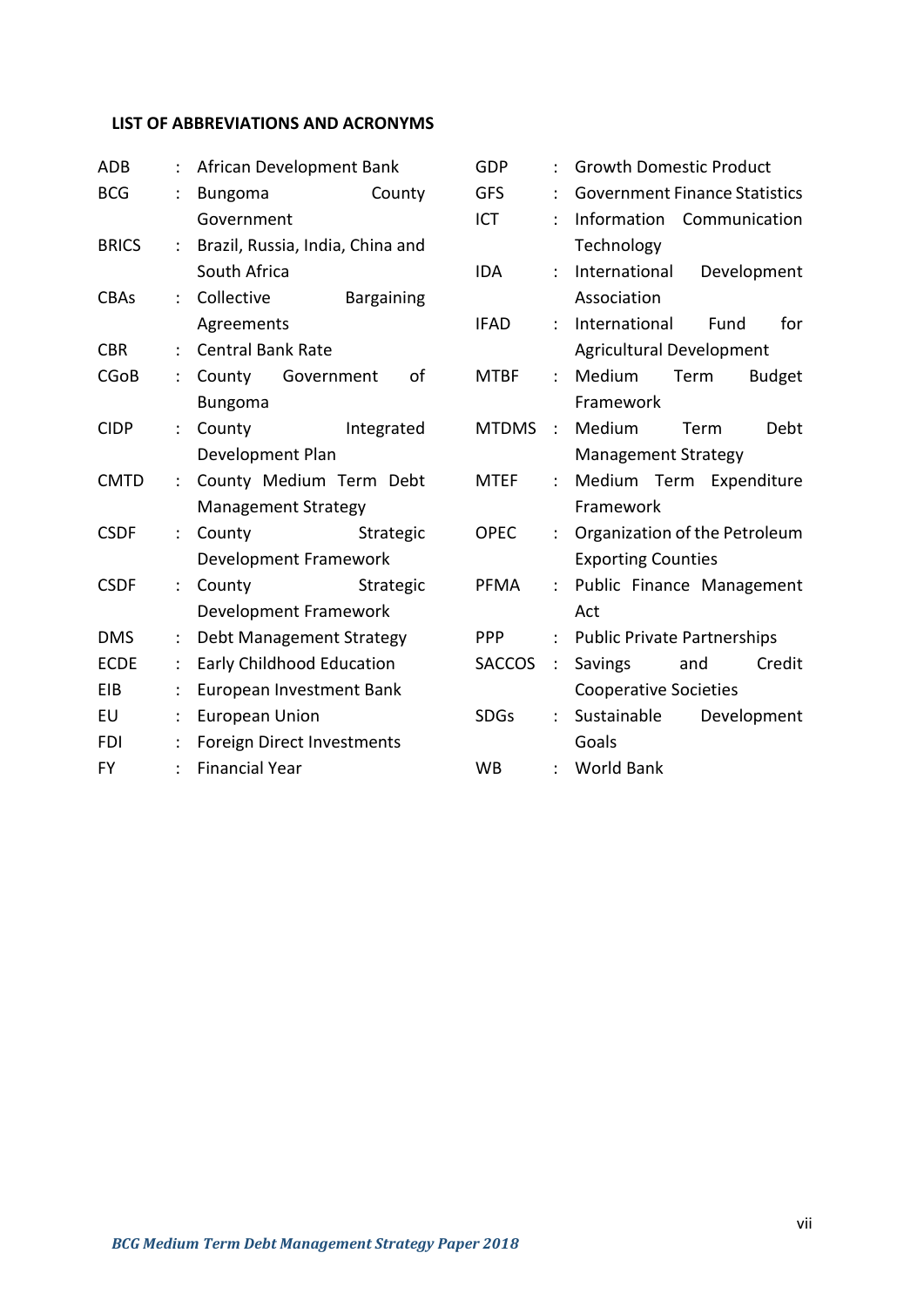#### <span id="page-8-0"></span>**EXECUTIVE SUMMARY**

This County Medium Term Debt Management Strategy (CMTDS) is the first formal strategy for management of debt. Prior to this, the county was required to maintain balanced budgets hence little or no debt was accumulated since 2013. With this strategy in place, and with National Government guarantees, the county is expected to initiate borrowing externally and domestically to finance the budget deficit.

The County MTEF budget estimates for FY 2018/19 and the medium term projections show an enlarging financing gap, thus justifying the need for this strategy. With a new county administration focusing on initiating significant flagship projects, this provides a considerable evaluation and revision of the debt sustainability thresholds and gives the county more scope for prudent borrowing going forward.

| <b>Classification</b> | <b>Proposed MTEF ceiling</b> | <b>Total county requirements</b> | %                |  |  |  |
|-----------------------|------------------------------|----------------------------------|------------------|--|--|--|
|                       |                              |                                  | <b>Available</b> |  |  |  |
| Recurrent:            | 8,095,696,869                | 12,098,776,339                   | 66.90            |  |  |  |
| Development:          | 3,481,280,392                | 11,644,288,018                   | 29.90            |  |  |  |
| Total                 | 11,576,977,261               | 23,743,064,357                   | 48.76            |  |  |  |

| Budget Summary for FY 2018/19 - 2020/21 |  |  |
|-----------------------------------------|--|--|
|                                         |  |  |

NB: *This means we can finance 66.90% of total recurrent requirements and only 29.90% of total development requirements. The county will therefore rationalize expenditure with a view of reducing recurrent expenditure and increasing development expenditure on key infrastructural programmes.* 

PFM County Government Regulations Sec. 179(1) states that public debts should not exceed 20% of the most recent and audited revenues

During this initial CMTDS period, practical options must be identified for the county to implement in order to keep its future financing requirements at prudent levels and a minimum degree of cost and risk as a high priority. However, as the preferred option, that county will continue to exhaust all possible financing requirements from the grant pool fund as available from our development partners. As feasible, there are numerous potential sources of debt financing so long as the provisions of the PFMA and its regulation are observed

The strategic advice for the County Executive Committee Member for Finance on advancement of this CMTDS, for consideration of any borrowings required to finance possible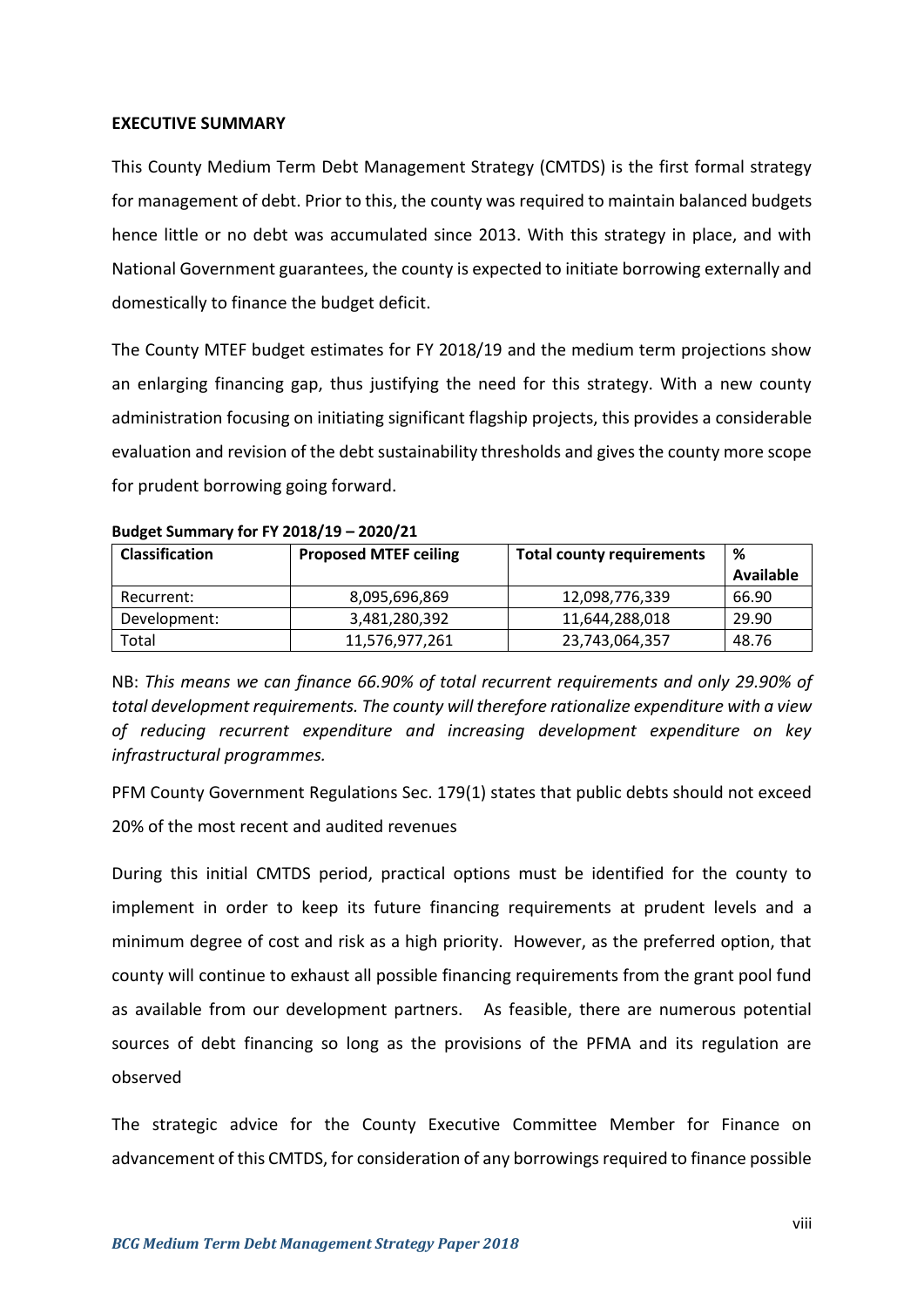budget deficits (GFS definition) and to improve the performance of the debt portfolio will be provided by the Public Debt Management Unit to be established by the County Treasury.

Four strategies are analyzed to compute the most optimal strategy for the county.

- **Strategy 1:** External financing (semi and concessional) and some domestic bond financing. The strategy combines both external and domestic sources of loanable funds.
- **Strategy 2:** Negotiated domestic loans, overdrafts and utilization of securities market
- **Strategy 3:** Concessional financing. The strategy focuses on external long term, low interest loans.
- **Strategy 4:** Bilateral financing: Strategy 4 looks at an alternative approach to making use of the external market, by borrowing from "new" bilateral creditors carrying quasior semi concessional terms (almost 70% of international flows), in addition to multilaterals (at half of baseline proportions), and a small 8% share of domestic debt.

In anticipation of results, Strategy 3 should exhibit a lower cost profile given advantageous interest rate terms, but foreign exchange risk may be heightened. Strategy 4 may show a lowcost/higher risk profile as well. This strategy best addresses the priority issue of refinancing risk.

Of the four strategies, **strategy 2 is the preferred option for the County Government of Bungoma to implement in the medium term.** Although it provides a higher interest cost than the other strategies, it is minimal compared to the difference in risk level due to non exposure of domestic borrowing to foreign exchange fluctuations. With gradual development of the domestic market, it would also provide a more balanced composition of public debt with less external debt and more domestic debt.

# **Outline of the 2018 Debt Management Strategy Paper**

This Debt Management Strategy paper consists of six chapters.

- $\div$  Chapter one gives the general introduction of debt management and the general outline of the strategy.
- $\div$  Chapter two gives the objectives, goals and principles of Debt Management in the county and outlines the basis on which the 2018 Debt Management Strategy is prepared.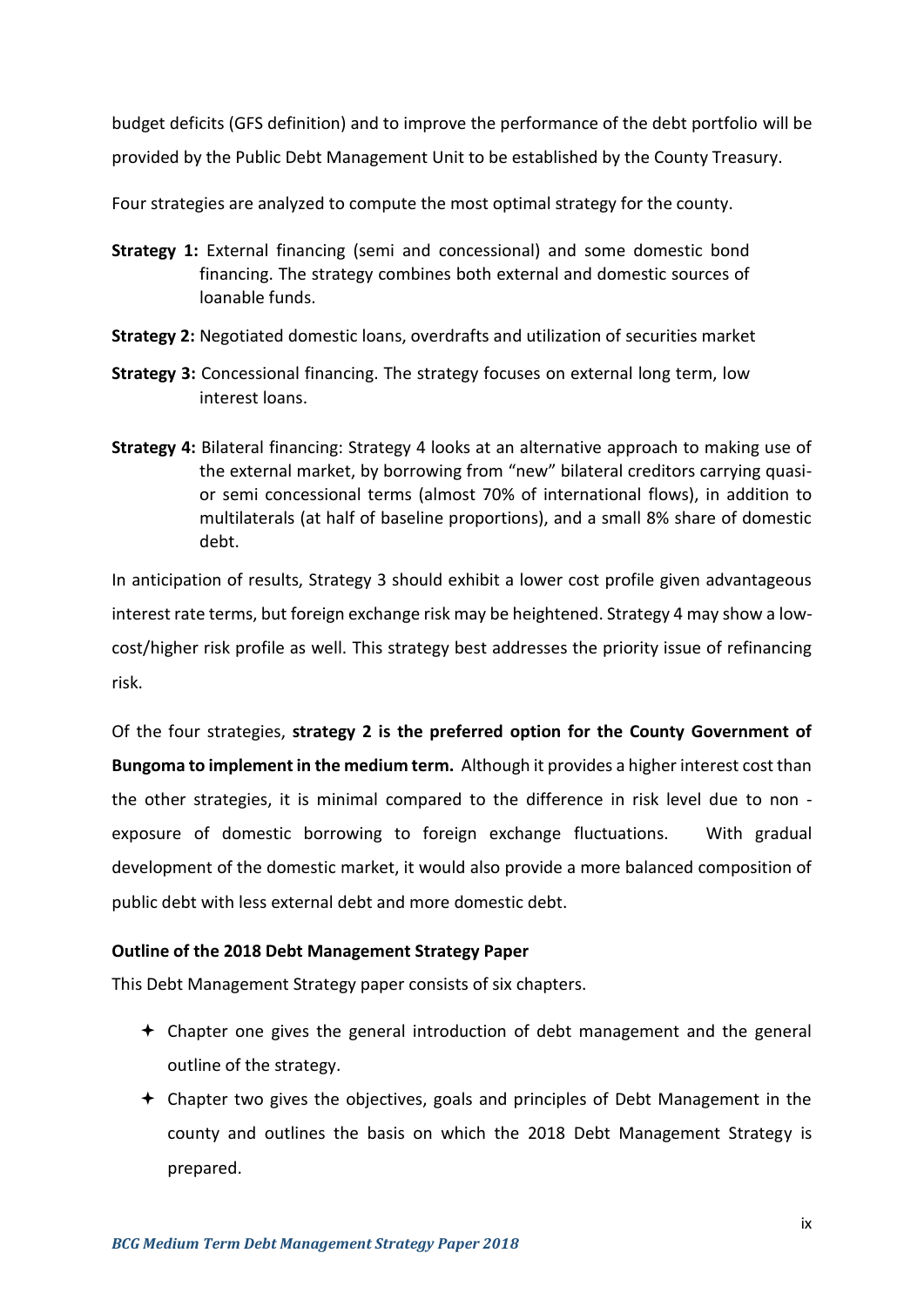- Chapter three discusses the macroeconomic environment, risks and potential sources.
- Chapter four provides emphasis on specific strategies the County Government intends to employ in dealing with debts in future.
- Chapter five details the Debt reduction policies and strategies designed to assist the County in its effort to reduce debts in a fast and prudent manner
- The last chapter gives the summary of the Bungoma County Debt Management strategy FY 2018/2019.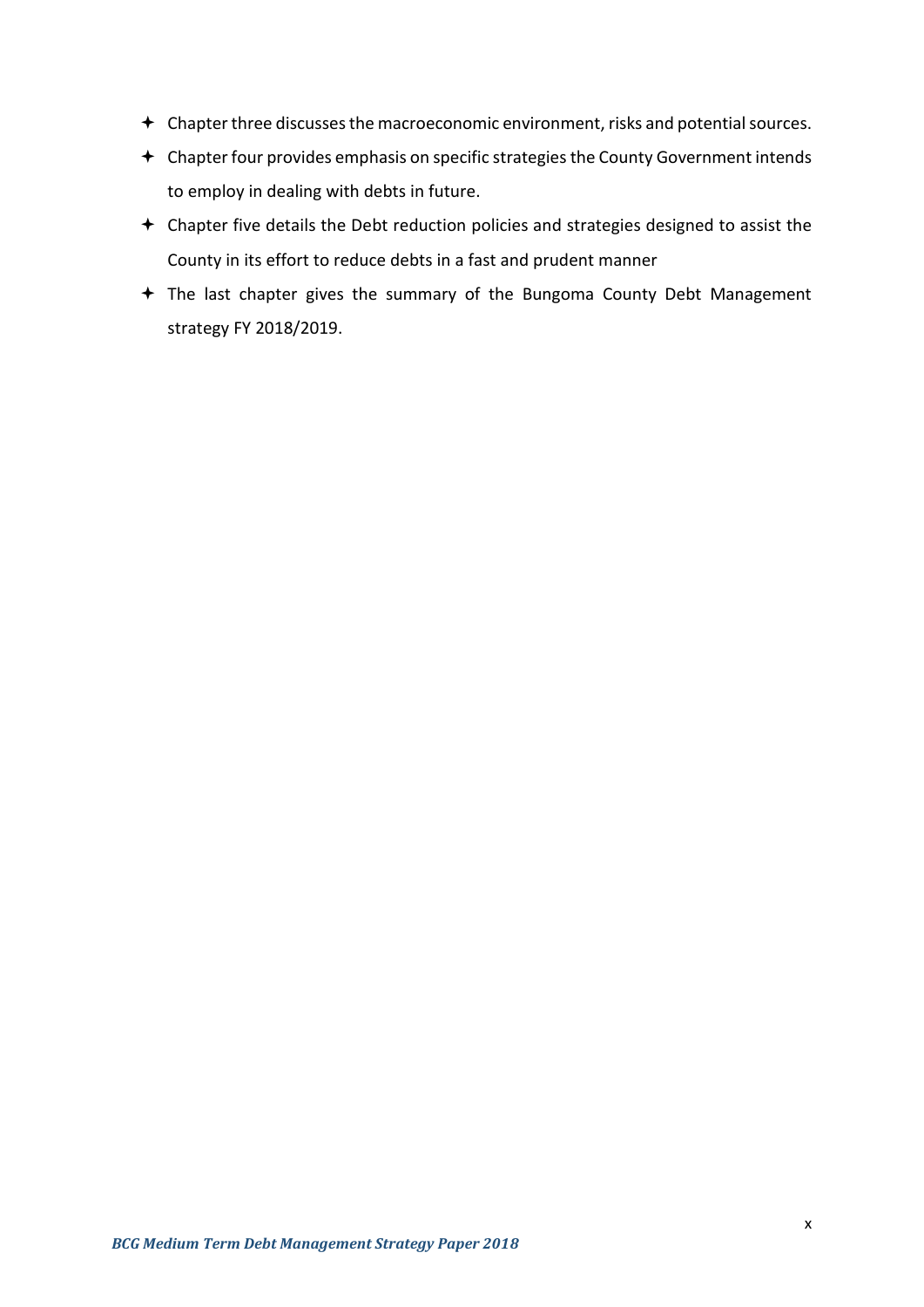#### <span id="page-11-0"></span>**CHAPTER ONE: OVERVIEW OF DEBT MANAGEMENT**

- 1. The County Medium Term Debt Management Strategy (CMTDS) is a high priority of the County Government of Bungoma, given the increasing gap between development resource requirements and the available allocation.
- 2. The county has recognized the need to have a formal and explicit CMTDS in place to ensure improved debt management as part of a stronger Medium Term Budget Framework (MTBF) to ensure county finances are placed on a more sustainable footing.
- 3. The MTDS provides directions and benchmarks for managing the county's debt portfolio. This will lead to the 'preferred debt composition', i.e. the preferred cost-risk trade-off, taking into account constraints posed by the economic and market environment.
- 4. Government debt or borrowing includes the contracting or guaranteeing of domestic and external (foreign) debt through loans, financial leasing, on-lending and any other type of borrowing, including concessional and non-concessional borrowing, whatever the source.
- 5. The Debt Management Strategy is a framework that will guide County government to ensure that debt levels stay affordable and sustainable, that any new borrowing is for a good purpose and that the costs and risks of borrowing are minimized.
- 6. Most economies in the world whether developed or developing resort to borrowing in order to address any financing needs. This is a useful source of financing however; it is worth noting that reliance on debt must be closely monitored and strategized.
- 7. Debt can be sustainable or unsustainable. By sustainable debt, it implies that the debt can be serviced without resorting to exceptional financing (such as debt relief) or a major future correction in the balance of income and expenditure while unsustainable debt simply means that debt inflows are exerting severe burdens on the economy in the future.
- 8. Unsustainable levels of debt lead to adjustments in expenditure levels, with view of obtaining additional resources which are then directed towards the repayment of debt and associated interest payments. These reallocations negatively impact on the implementation of priority programmes, local investment, and poverty reduction initiatives.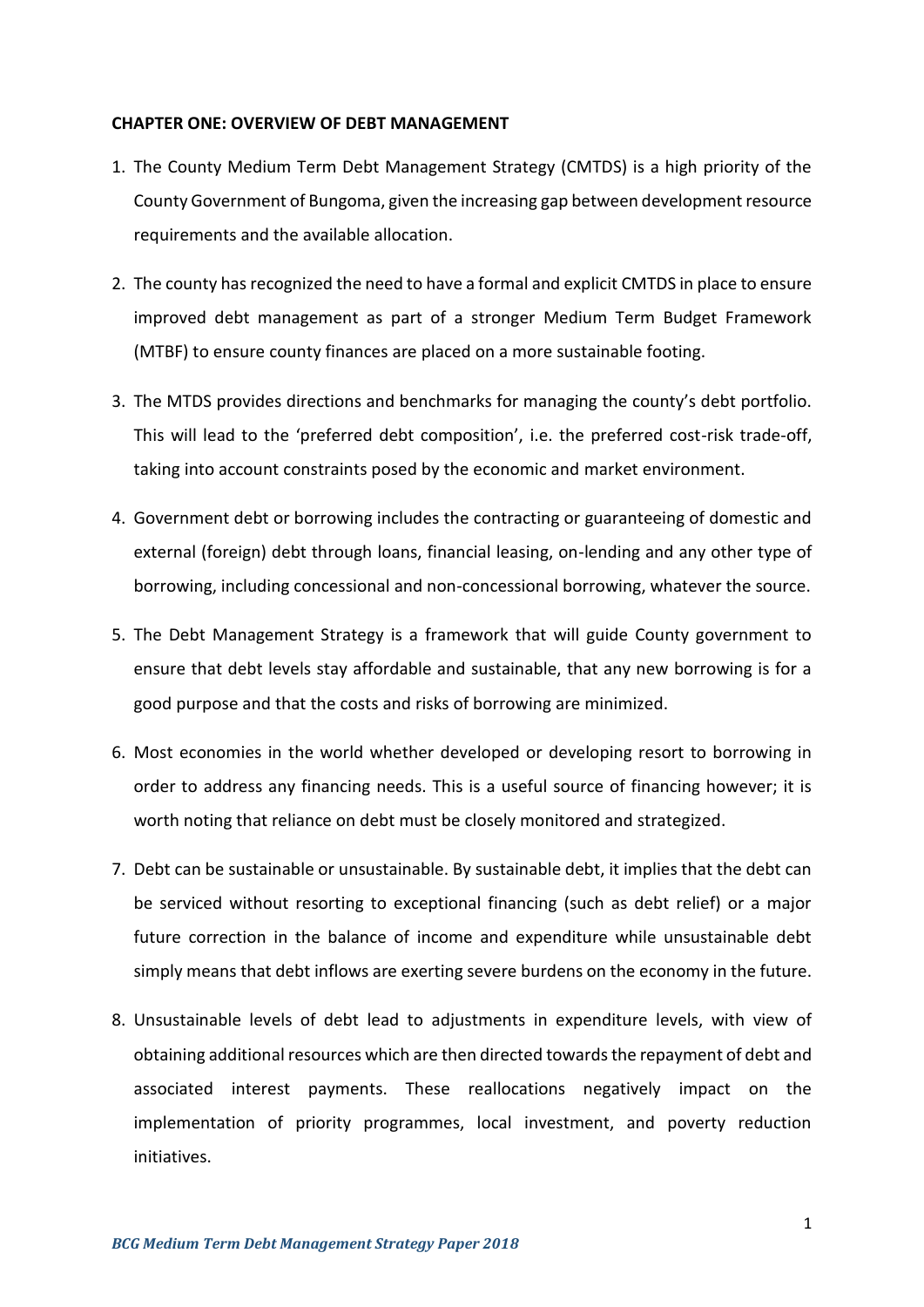- 9. Inability to repay debts can lead to a situation known as debt distress. A county is said to be in this situation when one or more of the following conditions hold:
	- a) The sum of interest arrears is large relative to the outstanding stock of debt;
	- b) A county receives debt relief in the form of rescheduling and or debt reduction from the creditors, and;
	- c) The county receives substantial budget support from the national government through the conditional grants.
- 10. The cost of financing increases due to failure to repay debt obligations as well as making it increasingly difficult to obtain financing from development partners. This makes it necessary therefore for the County Government to undertake a review of its debt situation based on the present stock debt as well as future commitments and obligations.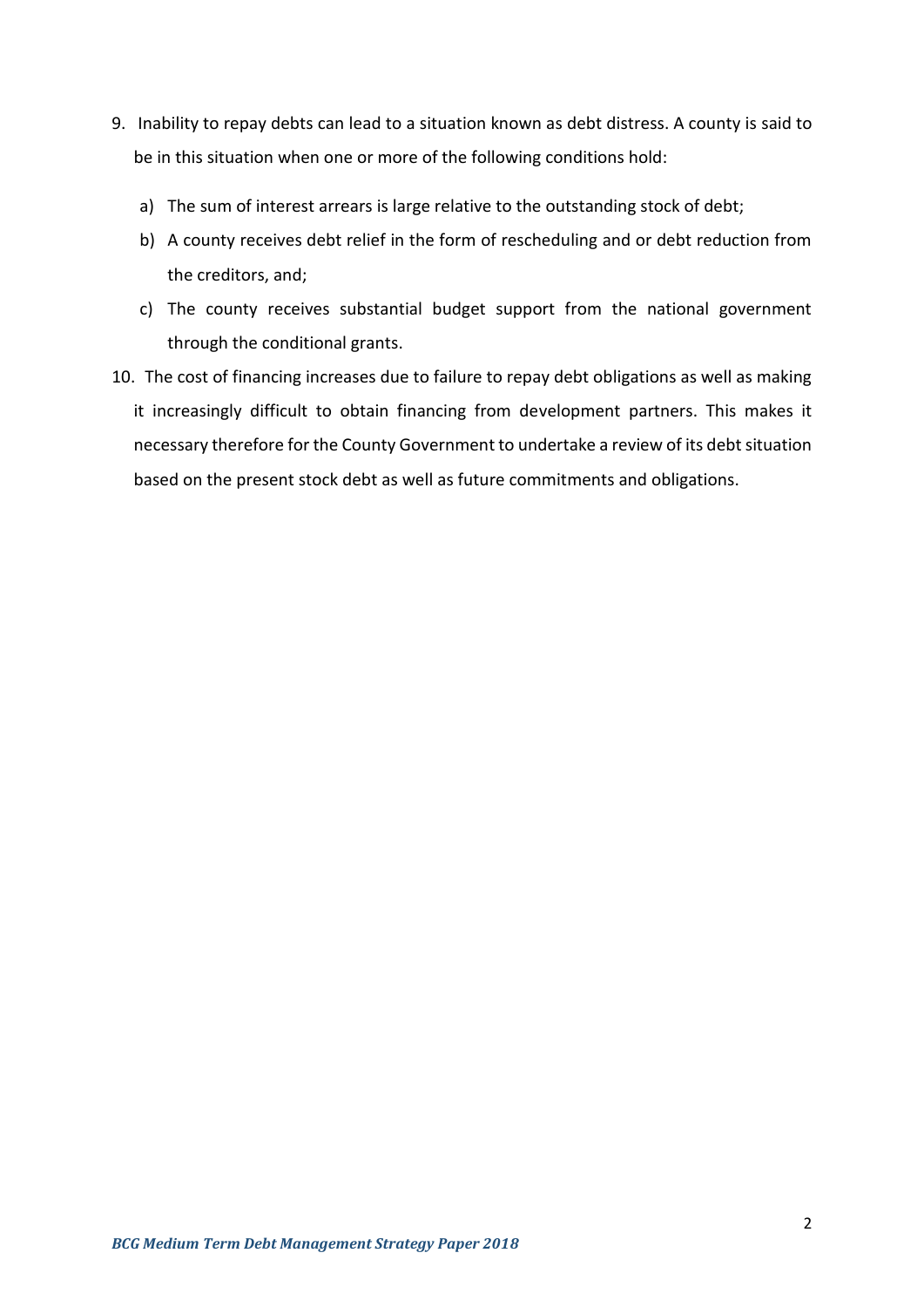#### <span id="page-13-0"></span>**CHAPTER TWO: OBJECTIVES OF DEBT MANAGEMENT STRATEGY**

- 11. The main objective of the Bungoma County Government debt management is to meet the County Government's financing requirements at the least cost with a prudent degree of risk.
- 12. The Debt Management Strategy will guide County Government debt management operations in the FY 2018/2019 and the medium term. The Strategy seeks to balance cost and risk of county debt while taking into account the county government financing needs. In addition, the strategy incorporates initiatives to seek new funding sources, support the County Government development priorities and achieve debt sustainability.
- 13. The Debt Management Strategy will provide appropriate guidelines and direction to assist in making sound debt management decisions, while demonstrating strong financial management practices for posterity.

#### <span id="page-13-1"></span>**2.1 Scope of the Medium Term Debt Management Strategy**

- 14. This CMTDS covers the County Government of Bungoma (CGoB) debt portfolio which includes external debt, domestic debt, and contingent liabilities of on-lent debt and guaranteed debt with the public and other enterprises.
- 15. External debt is defined as debts denominated in currencies other than Kenyan shilling while domestic debt is defined as debt denominated in Kenyan shillings, even when the creditor is a foreign entity.
- 16. In line with international reporting requirements, CGoB will consider review in future for current reporting of domestic debt (as may be required) to include the outstanding liability for transfer value under the pension scheme for civil servants.
- 17. Although the focus of the CMTDS is on actual direct liabilities of the CGoB, contingent liabilities (whether explicit or implicit) may have an important bearing on the sustainability of debt and robustness of this strategy. Consequently, it is prudent to consider the potential risk that contingent exposures could materialise under specific scenarios and thus may need to be addressed in the future.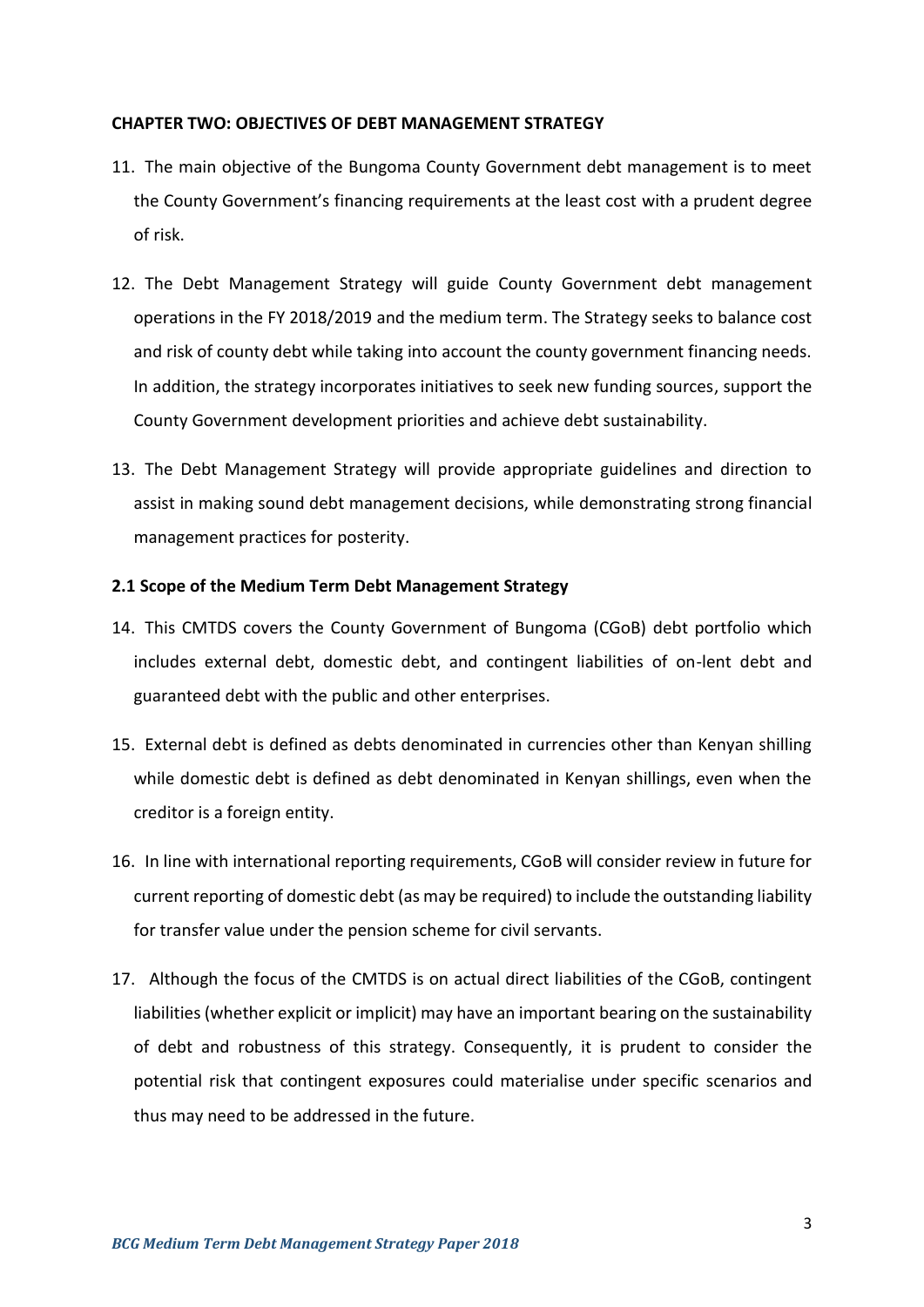# <span id="page-14-0"></span>**2.2 Goals for the Debt Management Strategy**

- 18. The aim of the CMTDS shall be to support the government's strategy in implementing the FY2017/18 budget and over the medium term by ensuring that the government's financial requirement and payment obligations are met at the lowest cost with prudent degree of risk in line with PFM Act, 2012. In addition, the strategy will;
	- a) Underscore the County Government's commitment to developing and designing a strategy that is evidence based and feasible in ensuring that public debt levels remains sustainable and supports broad-based and inclusive growth.
	- b) Serve as a strategy of financing the fiscal deficit of the County Government over the medium term

#### <span id="page-14-1"></span>**2.3 Debt Management Strategy Financing Principles**

- 19. The debt management strategy will address the County government's financing requirements at the lowest cost and a prudent degree of risk by adhering to the following principles:
	- a) Financing must be pegged on debt sustainability over long term.
	- b) Prudence must be observed when contracting debt while taking into account the cost and risk implications.
	- c) Debt must be contracted to support expenditure in the identified County priority areas that are transformative
	- d) Debt must be guaranteed
	- e) The debt must be for capital projects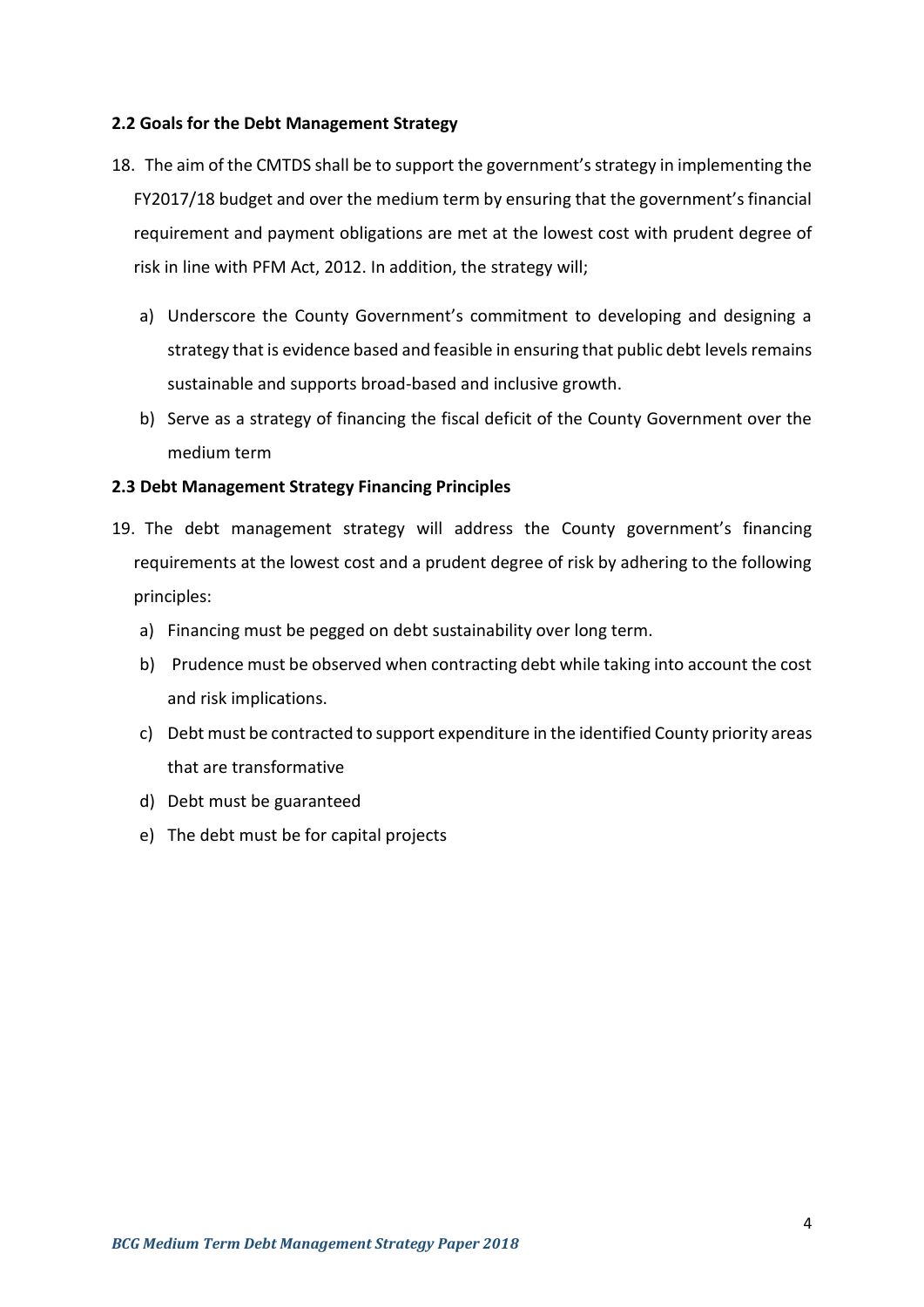#### <span id="page-15-0"></span>**CHAPTER THREE: MACROECONOMIC ENVIRONMENT, RISKS AND POTENTIAL SOURCES**

- 20. The Kenyan Economy is estimated to have expanded by 5.8 per cent in 2016 compared to a revised growth of 5.7 per cent in 2015. Accommodation and food services recorded improved growth of 13.3 per cent in the year under review compared to a contraction of 1.3 per cent in 2015. The other sectors that registered significant improved performance in economic activities were in the information and communication; real estate; and transport and storage.
- 21. Persistent drought hampered growth in the fourth quarter of 2016 impacting negatively on agriculture and electricity supply. On the other hand, growth in construction; mining and quarrying; and financial and insurance activities decelerated in 2016. From the demand side, growth was buoyed by consumption in both the public and private sector.
- 22. Annual average inflation eased to 6.3 per cent in 2016 compared to an average of 6.6 per cent in 2015. This was mainly due to decline in prices of transportation; housing and utilities; and communication. The Shilling strengthened against the Pound Sterling, South African Rand, Ugandan Shilling, Tanzanian Shilling and the Rwandan Franc but weakened against the US Dollar, Euro, and the Yen in 2016.

# <span id="page-15-1"></span>**3.1 Potential Financing Sources**

- 23. The potential sources of Loans for Bungoma County Government falls under two categories:
	- a) Domestic sources of Loans
	- b) External sources of loans

# **3.1.1 Domestic Sources of funding**

24. Potential sources of domestic funding to the County Government will consist of borrowing from Financial and non-financial institutions.

#### **3.1.2 External sources of funding**

25. The main sources include Loans and grants from bilateral and multilateral organizations.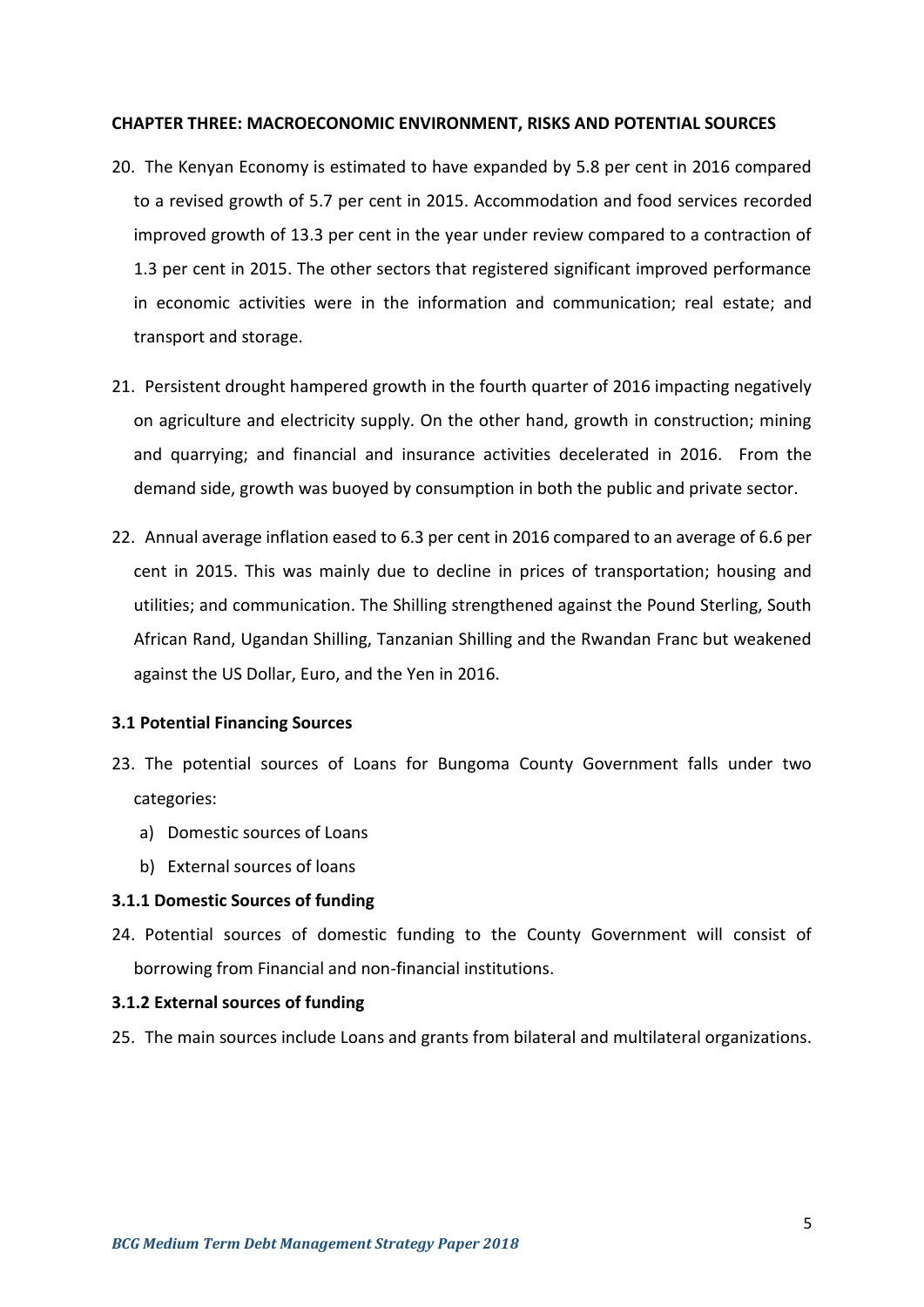#### <span id="page-16-0"></span>**CHAPTER FOUR: ANALYSIS OF FUNDING SOURCES**

- 26. Infrastructure and reconstruction spending is a near-term priority, while in the medium term, the county will aim to gradually reduce the debt-to-revenue ratio. The county continues to be exposed to natural disasters e.g. fall army worms, landslides and lightning, as well as the priority development needs, which requires careful management of fiscal space.
- 27. In reference to the National Budget Statement 2018/19, as learnt over recent years, there is no scope for further fiscal expansion from large external loans due to the already large debt portfolio. Fiscal expansion beyond the capacity of domestic revenue must be funded by increases in budget support and external aid, issuance of domestic bonds that mobilizes excess domestic liquidity, with some prudent external borrowing for viable projects, on highly concessional terms.
- 28. Borrowing will be limited to financing of the budget gap for the various initiatives undertaken by county in efforts to diversify and stimulate the economy.
- 29. During the medium term, and subject to guarantee from the National Government, half of the financing requirements will be sourced from highly concessional external borrowing from World Bank (WB) for budget support (loan portion) also for the flagship infrastructure projects. The balance will be sourced domestically but through consultations with National Government. For the 2 outer years, similar financing methods will also be taken.
- 30. During this 3 year period of the CMTDS, the county does not project to undertake any external borrowing under commercial terms but only on concessional terms. On other financing options as explored in this CMTDS it includes 'existing' sources and also 'potential' sources that the county can consider to seek financing from.

Table 1 provides information on related potential Creditors and briefly includes some cost and risk indicators on the various types of financing.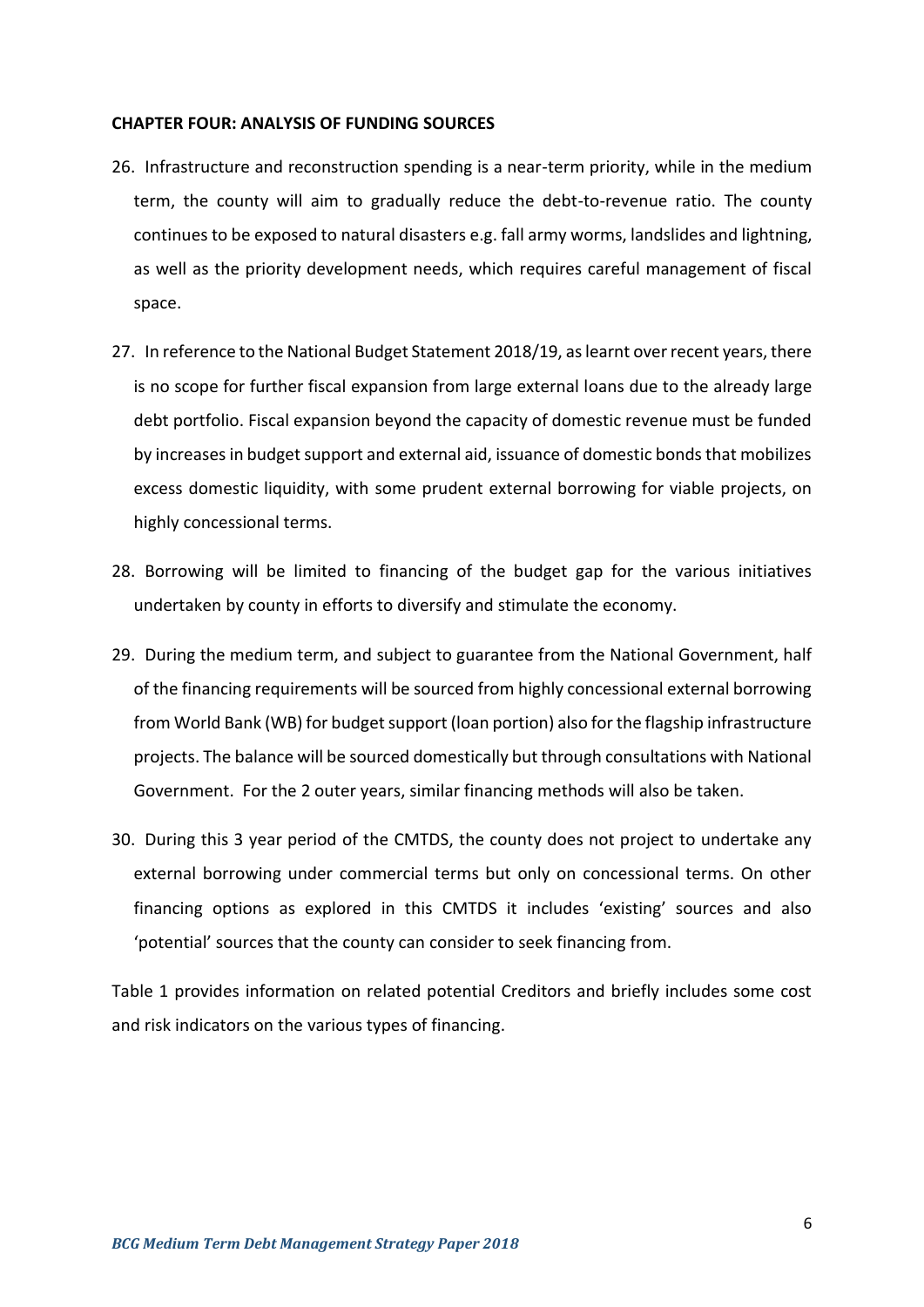|                  |                     | <b>Creditors</b>          |                                   | <b>Cost indicators</b>                 | <b>Risk Indicators:</b>           |  |
|------------------|---------------------|---------------------------|-----------------------------------|----------------------------------------|-----------------------------------|--|
|                  | <b>Multilateral</b> |                           |                                   |                                        |                                   |  |
|                  | Concessional        |                           |                                   |                                        |                                   |  |
|                  |                     | IDA, ADB, IFAD, EI Highly |                                   | Very low interest rates                | <b>Fixed Interest rates</b>       |  |
|                  |                     |                           | Concessional                      |                                        | Long amortization profile         |  |
|                  |                     |                           |                                   |                                        | Foreign currency, risk mitigated  |  |
|                  |                     |                           |                                   |                                        | by the long amortization profile  |  |
|                  | Potential Japan     |                           | Highly                            | Very low interest rates                | <b>Fixed Interest rates</b>       |  |
|                  |                     |                           | Concessional                      |                                        | Long amortization profile         |  |
|                  |                     |                           |                                   |                                        | Foreign currency, risk mitigated  |  |
|                  |                     |                           |                                   |                                        | by the long amortization profile  |  |
|                  |                     |                           |                                   |                                        |                                   |  |
| <b>Bilateral</b> |                     |                           |                                   |                                        |                                   |  |
|                  | Potential           |                           |                                   |                                        |                                   |  |
|                  |                     | China                     | Semi-                             | low interest rates                     | Foreign currency indicators       |  |
|                  |                     |                           | concessional                      |                                        | <b>Fixed interest rates</b>       |  |
|                  |                     | Rep. of Korea             |                                   | Focusing on rural development and ICT  | Depending on the source of        |  |
|                  |                     |                           |                                   |                                        | financing                         |  |
|                  |                     | India                     | Focusing on agricultural projects |                                        | Depending on the source of        |  |
|                  |                     |                           |                                   |                                        | financing                         |  |
|                  |                     | Indonesia                 | Focusing on social transformation |                                        | Depending on the source of        |  |
|                  |                     |                           |                                   |                                        | financing                         |  |
|                  |                     | Africa Dev Bank           |                                   | Focusing on infrastructure development | Foreign currency indicators       |  |
|                  |                     |                           |                                   |                                        | <b>Fixed interest rates</b>       |  |
|                  | <b>Theme Funds</b>  |                           |                                   |                                        |                                   |  |
|                  | Potential:          |                           |                                   |                                        |                                   |  |
|                  |                     | Climate Change            | Grants/Loans                      |                                        | depending on the source of        |  |
|                  |                     | <b>Funds</b>              |                                   |                                        | financing                         |  |
|                  |                     |                           |                                   |                                        |                                   |  |
|                  | <b>Domestic</b>     |                           |                                   |                                        |                                   |  |
|                  | Bonds               | Domestic                  |                                   | Market - will reflect                  | Depends on tenors achieved, may   |  |
|                  |                     |                           |                                   | market development                     | be some refixing, indexation      |  |
|                  |                     |                           |                                   |                                        | creates other risk exposures      |  |
|                  | Loans               | Commercial loans          |                                   | Respond to changes in                  | Interest fluctuations create risk |  |
|                  |                     |                           |                                   | interest rates                         | exposures                         |  |
|                  |                     |                           |                                   |                                        |                                   |  |

#### <span id="page-17-0"></span>**Table 1: Creditors Cost and Risk Indicators**

- 31. Under non-traditional sources of financing, such as Climate Change 'theme funds', the WB manages 6 climate change funds, which could provide important amounts of financing for the county.
- 32. For consideration in future periods, some semi or concessional financing may also be available from other sources such as Brazil, Russia, India, Indonesia, China, South Africa (BRICS), and from the European Union (EU) and the Organization of the Petroleum Exporting Counties (OPEC).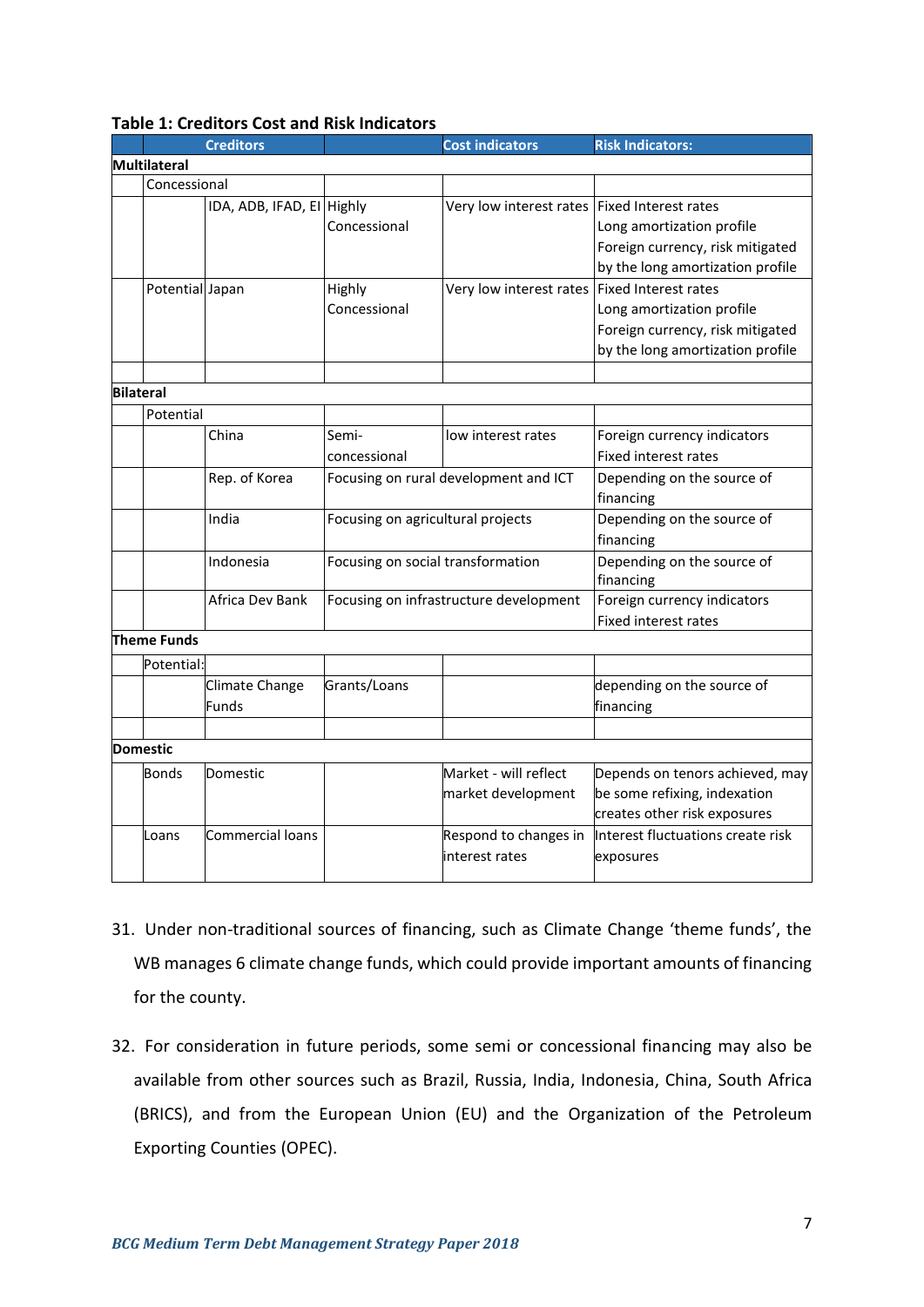#### <span id="page-18-0"></span>**CHAPTER FIVE: STRATEGIES FOR MANAGEMENT OF DEBT IN THE MEDIUM TERM**

33. The County Debt Management Strategy presents four main strategies that CGoB will explore in the next three years in debt management. These strategies include:

#### **Strategy 1: External financing (semi and concessional) and some domestic bond financing**

- a) To evaluate the cost and risk aspects of a continuation of current borrowing practices for Bungoma County, and to use these factors to set a benchmark for examining different approaches.
- b) In conclusion, this strategy is based on current practice of external and domestic borrowing, that it does not best address the priority issues of foreign exchange risk, liquidity and repayment risk, creditor concentration risk and refinancing risk.
- c) Under the cost and risk analysis over the 3 year period, this strategy in comparison to 2, 3 and 4, provides medium to high risk mainly due to the foreign exchange factor and low to medium cost in relation to County revenues.

#### **Strategy 2: Negotiated domestic borrowing and utilization of securities market**

- a) To examine the cost and risk aspects of taking steps to further develop the domestic debt market, Strategy 2 highlighted an overall balance of new borrowing that tapped the domestic market for 95% of financing requirements, and the external debt market for 5%. A domestic yield curve was established following the existing rate structure in Kenya for the 5-6 year debt stock, and extended to cover the issuance span from 1 to 10 year maturities.
- b) Bond issuance was posited to be concentrated by almost 60% (of domestic flows) in 5-6 year bonds—deepening the existing market, while building to an average 30% concentration in 10-year bonds—establishing a longer term maturity in the market; and by an average 7% at the 1-year maturity. A priority, one would anticipate greater costs for this strategy vis-à-vis baseline, given the higher level of domestic interest rates versus international concessional ones; but exchange rate risk would be diminished by the higher share of domestic-currency denominated debt.
- c) In conclusion, this strategy best addresses the priority issue of foreign exchange risk and liquidity and repayment risk with rollover of domestic securities on maturity.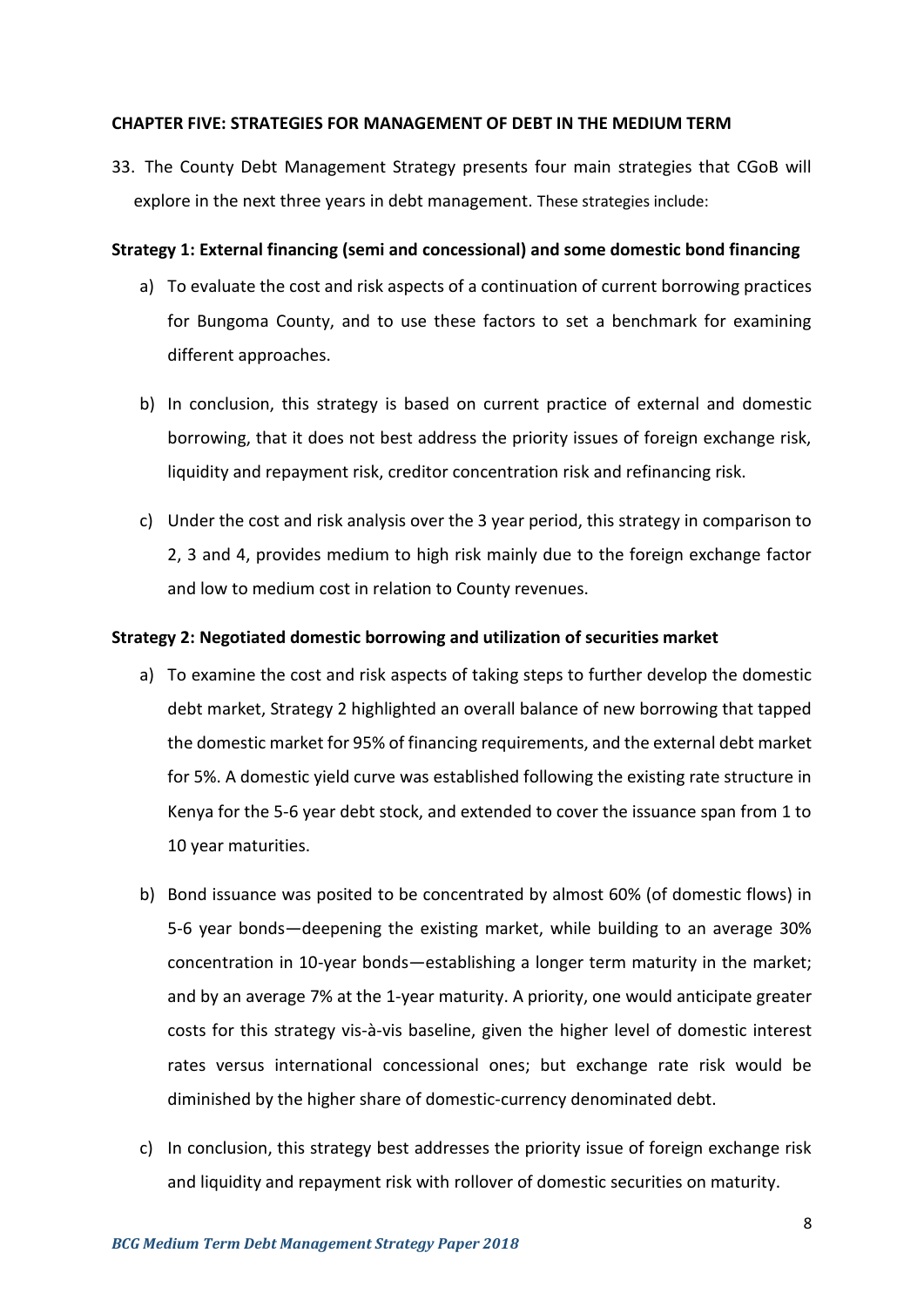d) Under the cost and risk analysis over the 3 year period, this strategy in comparison to 1, 3 and 4, provides low risk mainly due to the foreign exchange factor of external borrowing and high cost in relation to county revenues due to the interest rate factor and shorter maturity compared to external borrowing.

#### **Strategy 3: Concessional financing**

- a) Strategies 3 and 4, in contrast to Strategy 2, examine the tradeoffs in expanding external borrowing, in Strategy 3 by boosting the proportion of gross external borrowing over the 2018-2025 period to 83% from 50% in the baseline, here concentrated in concessional multilateral borrowing. Domestic debt issuance is diminished to 17% of total financing requirements.
- b) In conclusion, this strategy best addresses the priority issue of refinancing risk. Under the cost and risk analysis over the 3 year period, this strategy in comparison to 1, 2 and 4, provides medium risk mainly due to the foreign exchange factor and lowest cost in relation to county revenues due to the interest rate factor available from multilateral sources offering highly concessional terms.

#### **Strategy 4: Bilateral financing**

- a) Strategy 4 looks at an alternative approach to making use of the external market, by borrowing from "new" bilateral creditors carrying quasi-or semi concessional terms (almost 70% of international flows), in addition to multilaterals (at half of baseline proportions), and a small 8% share of domestic debt. In anticipation of results, Strategy 3 should exhibit a lower cost profile given advantageous interest rate terms, but foreign exchange risk may be heightened. Strategy 4 may show a low-cost/higher risk profile as well.
- b) In conclusion, this strategy best addresses the priority issue of creditor concentration risk.
- c) Under the cost and risk analysis over the 3 year period, this strategy in comparison to 1, 2 and 3, provides highest risk mainly due to the foreign exchange factor and less concessional terms (from terms offered by multilateral sources).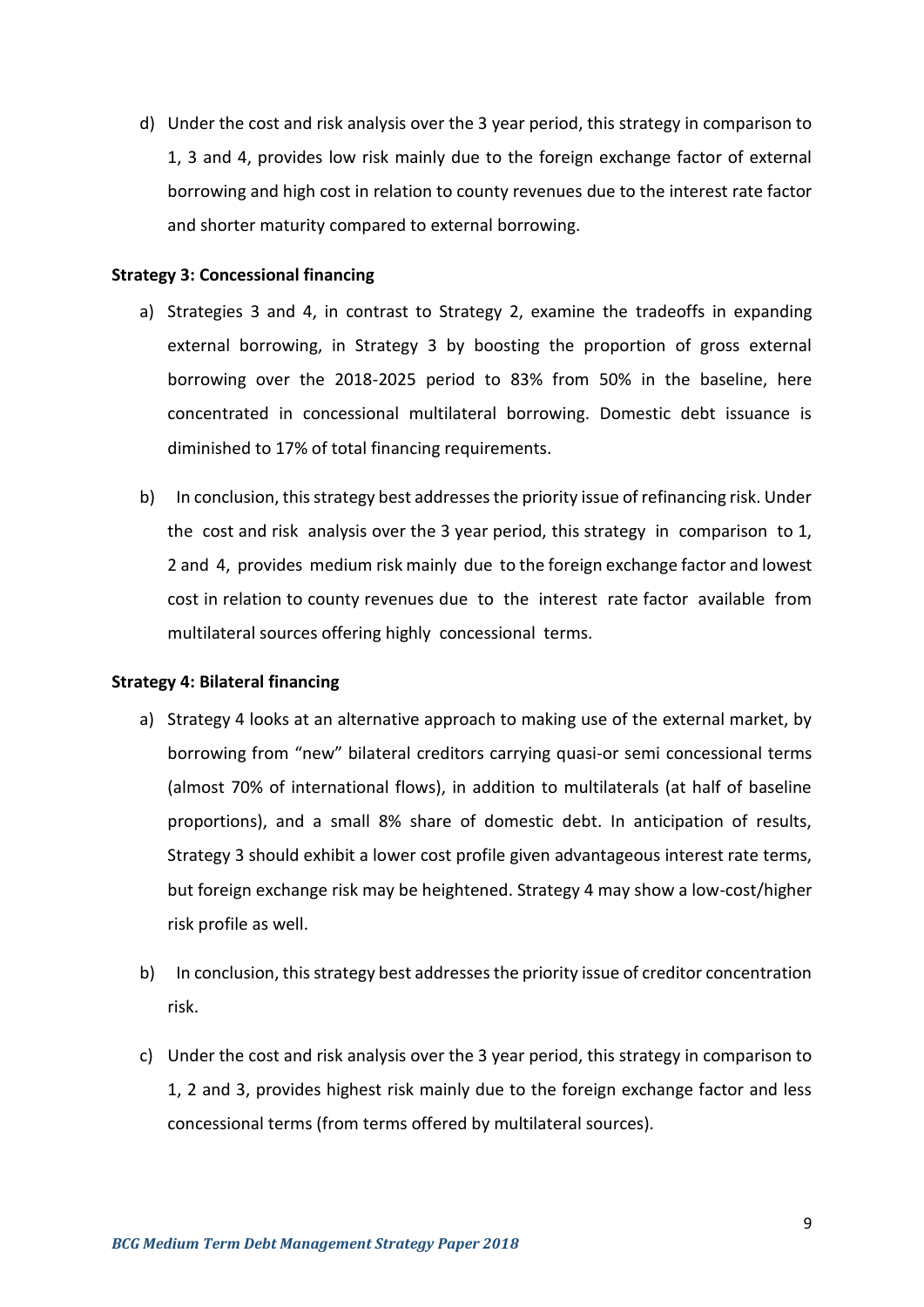- d) To determine the cost-risk profile of the baseline macroeconomic scenario-borrowing strategy combination, a set of standard market shock tests are applied to the strategy in order to assess the different vulnerabilities to exchange and interest rate fluctuations.
- e) Given the analysis of the four strategies based on the lowest cost and risk between the four strategies, Strategy 3 best addresses that requirement. However, on the priority requirement to minimize the significant level of foreign exchange risk as result of the high proportion of external debt at 91% (compared to 9% of domestic debt), under this strategy CGoB will continue to be vulnerable to this risk in the medium term. Further, with progressing of the county economy, access to highly concessional borrowing from multilateral sources will also become limited.
- f) To consider the strategy that best addresses the high risk of foreign exchange and comparison of difference between cost and risk of the four strategies. Strategy 2 is the preferred option for CGoB to implement in the medium term. Although it provides a higher interest cost than the other strategies that it is minimal compared to the difference in risk level due to no exposure of domestic borrowing to foreign exchange. With gradual development of the domestic market that it would also provide a more balanced composition of public debt with less external debt and more domestic debt.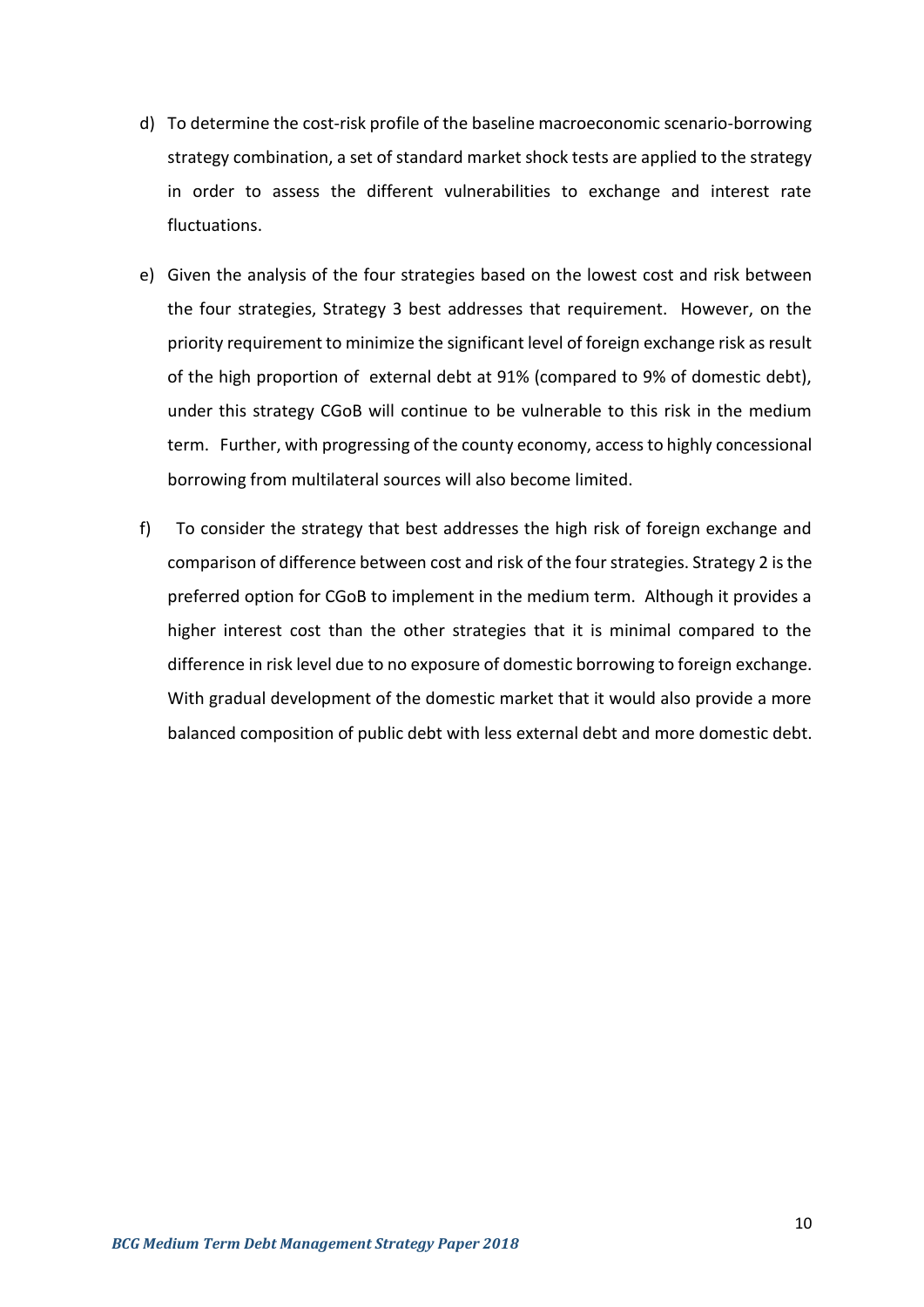#### <span id="page-21-0"></span>**CHAPTER SIX: BASELINE PROJECTIONS AND BEST PRACTICES IN DEBT MANAGEMENT**

#### <span id="page-21-1"></span>**6.1 Fiscal Policy**

- 34. **The county fiscal policy** is its primary tool to improve income distribution through both its revenue and spending policies. Fiscal policy are designed to support macroeconomic stability, correct market failures and provide public goods with particular emphasis on inclusiveness, in particular elderly welfare, special needs of vulnerable groups and the disabled, access to free and improved health care, and free basic primary education and subsidized post-secondary education.
- 35. **The county recurrent budget** shows the significant contribution of budget support relative to local revenue. The share of staff costs compared to operating expenditure continues to account for over 62.3%. The balances brought forward for each FY will contribute to county cash balances.
- 36. To ensure prudent debt management, the county will pursue with improvements the following measures (with support of specific policies):
	- a) Improving estimation of funding ceilings based on realistic assessments of revenue raising capacity, budget support and development assistance, and where appropriate prudent borrowing;
	- b) More careful assessing and managing of appropriate levels of public debt and cash reserves required to create fiscal space to respond to shocks and unforeseen events;
	- c) Improving budget allocation across sectors by better analysis, prioritization and discussions to better align funding allocations to departmental/agency corporate plans based on the County Strategic Development Framework (CSDF) and overall available funding;
	- d) Improving quality of expenditure by ensuring commitments are properly cost and funded, restricting ad hoc funding additions during the year, improved financial management and reporting, linked to reporting on progress against sectoral plan indicators.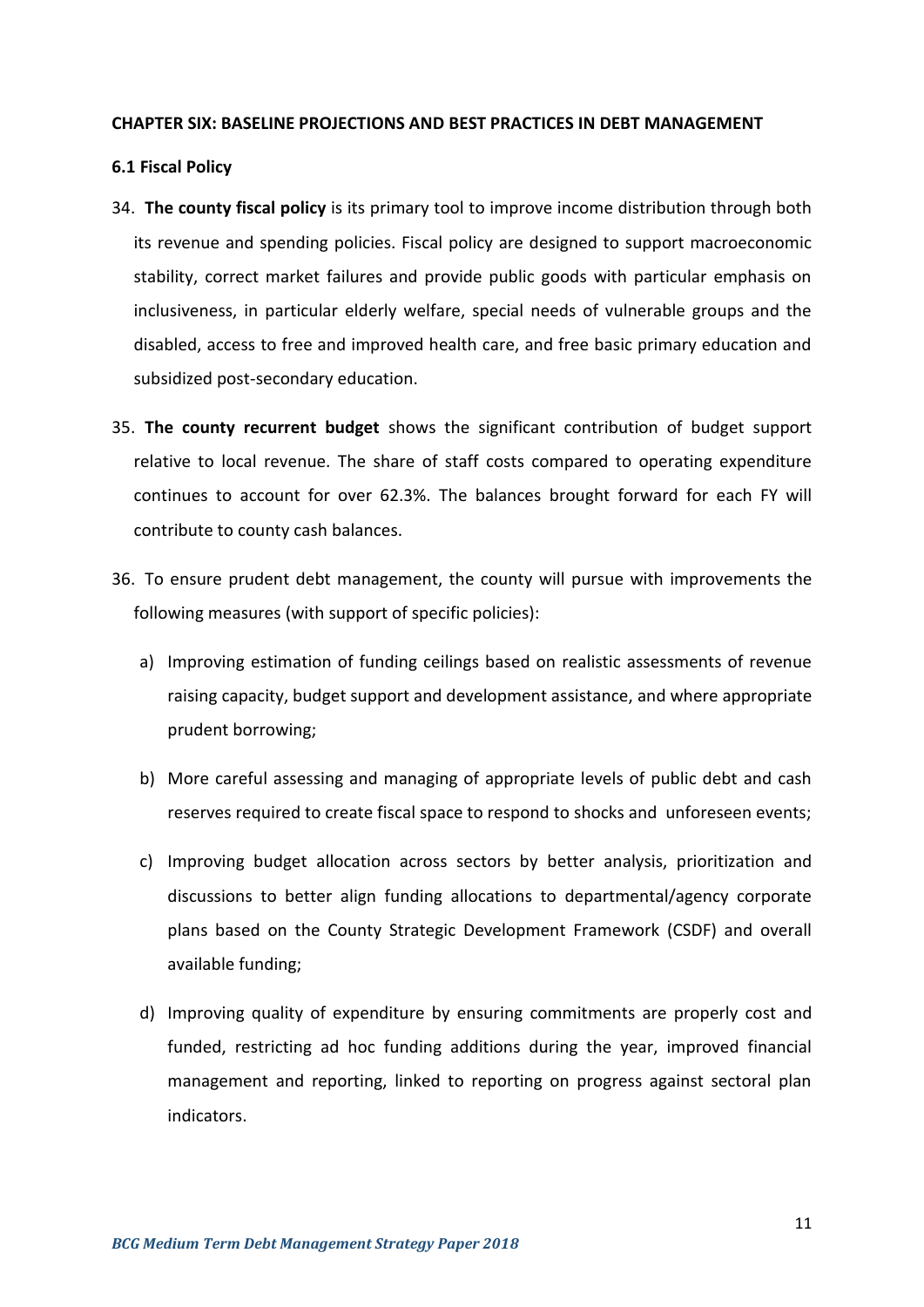- e) Establishment of Debt Unit: The County should establish a Debt Management Unit which will be in charge of debt audit, managing debtors and creditors' information.
- f) Payment of creditors: The Bungoma County Government to pay its creditors promptly to maintain good cordial relationship with them and to reduce the risk of accruing interest which becomes a burden in the long.
- g) Monthly savings: The departments should save monthly by reducing unnecessary expenditure even those budgeted for and use the monies for debt payment and in economic development subject to approval by the county assembly.
- h) Stakeholders' Involvement: Some activities such cleaning the environment, tree planting to be undertaken through involvement of the community. This will be a strategy to minimize debts arising through wages and allowances.

#### <span id="page-22-0"></span>**6.2 Monetary**

- 37. Monetary policy is a preserve of the Central Bank of Kenya. However, the monetary decisions of the CBK affect the debt portfolio of counties. The roles of monetary policy include (with support of specific policies):
	- a) ensuring sound financial institutions (encourage strong and viable banking);
	- b) maintaining adequate foreign reserves
	- c) protecting external balance (balance of payments and currency convertibility);
	- d) supporting price stability (low inflation);
	- e) facilitating growth of the domestic economy.
- 38. The capping of interest rates to a maximum of 4.0 per cent above the Central Bank Rate (CBR) resulted in a significant decline in interest rates and a decline in credit to the private sector. However, the low interest rates presents an opportunity for the county to seek out low interest domestic loans for development expenditure.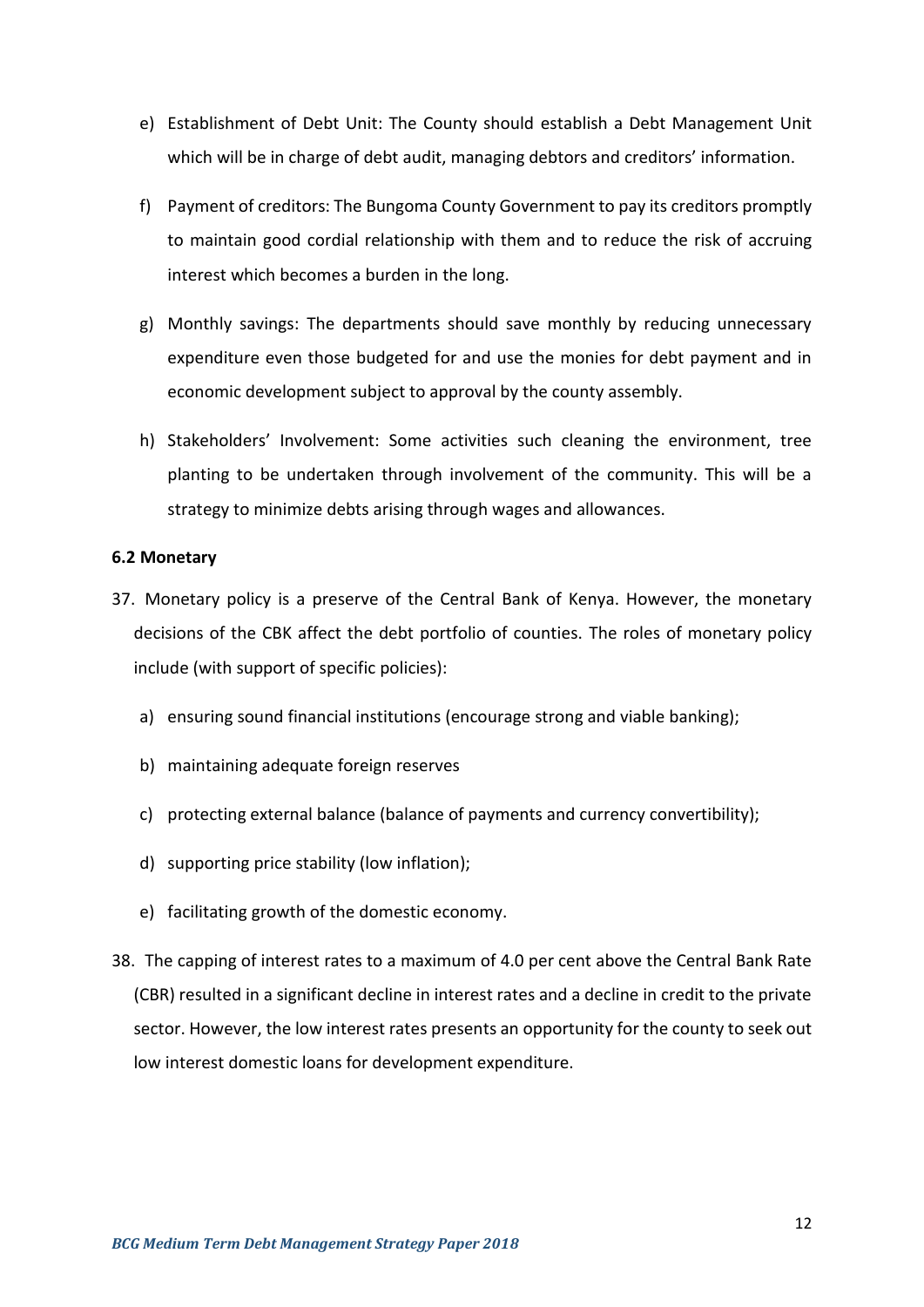# <span id="page-23-0"></span>**6.3 Key Challenges for Bungoma County:**

- 39. There are several downside risks to the baseline macroeconomic outlook. These include the risk of not securing the mandatory National Government guarantees for borrowing; remittances and tourism not increasing as robustly as expected; the county not being able to control the wage bill (due to CBAs for health workers and ECDE teachers) combined with a tax reform not resulting in the expected revenue increases. These risks are likely to dampen growth prospects, put downward pressure on the exchange rate, and lead to a rise in domestic and/or external borrowing needs.
- 40. Continuation of financial difficulties in the main origin countries of remittances from Kenyans abroad and main sources of tourists (USA and the EU) would negatively affect the expected national economic growth rate with negative consequences to the county (since county allocations are based on performance of the national economy). Furthermore, any delays in implementing revenue reforms and reducing the wage bill (currently at 43%) could exert further pressure to resort to additional borrowing over the medium term.

#### <span id="page-23-1"></span>**6.4 Other Longer Term Structural Adjustments**

41. The County Strategic Development Framework (CSDF), which encompasses nine priority areas, continues to guide the overall strategic reform of the county. Table – shows the projects/initiatives contained in the CSDF for the medium term.

| <b>Sector</b>                                                              | <b>Project/Initiative</b>                                            |  |
|----------------------------------------------------------------------------|----------------------------------------------------------------------|--|
| Agriculture                                                                | Develop the Chwele Agribusiness zone                                 |  |
| Roads and                                                                  | Upgrade 250 km of major county roads to bitumen standards            |  |
| Transport                                                                  | through Public Private Partnerships                                  |  |
| Education                                                                  | Invest in provision of quality pre-school and vocational education   |  |
| Sports                                                                     | Renovation and modernization of Masinde Muliro Stadium               |  |
| Water                                                                      | Invest in safe drinking water, promote rain-water harvesting and     |  |
|                                                                            | Develop gravity fed water systems                                    |  |
| Health                                                                     | Constructing a county Referral Hospital,, staffing and equipping at- |  |
|                                                                            | least one dispensary per ward                                        |  |
| Industry                                                                   | Development of cottage and manufacturing industries                  |  |
| Trade                                                                      | Develop modern truck shops on the Webuye Malaba Road                 |  |
| Use partnership model to attract Tourism Investments in Bungoma<br>Tourism |                                                                      |  |
|                                                                            | County                                                               |  |

<span id="page-23-2"></span>**Table 2: County Strategic Development Framework initiatives**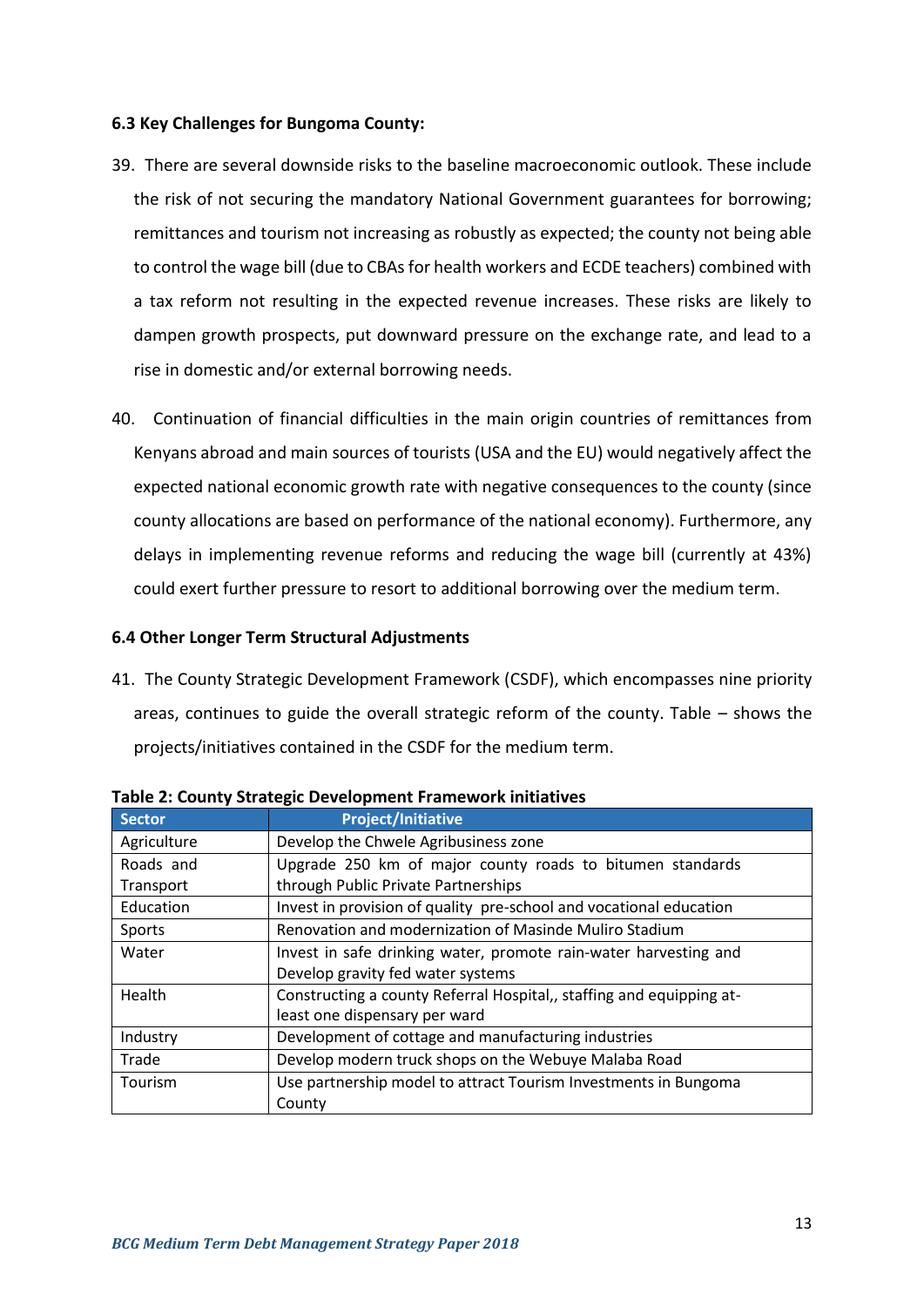- 42. In support of addressing the expected debt overhang and the requirement for fiscal consolidation and structural reform in the medium term, the CSDF covers the following related areas beyond the CMTDS.
- 43. **Structural Policy:** Structural reforms to facilitate the functioning of credit markets especially Savings and Credit Cooperative Societies (SACCOS) need to be implemented and with renewed vigour. The county intends to gradually improve revenue collection and management to support her growth agenda. The promotion of foreign direct investments (FDI) should focus on business enabling structural reforms, while the use of tax incentives should be minimized and well targeted.
- 44. The county is committed to further strengthening the **Public Private sector Partnership (PPP)** to increase competition which helps improve quality and lower prices for customers. Promoting FDI should focus on business enabling structural reforms, and there is the need to strike the right balance between promoting FDI projects and protecting revenue base.
- 45. **Improving county operations to a more efficient, effective and affordable** public service needed to deliver on policies and required results while ensuring fiscal stability is a major requirement for the medium term.
- 46. Major reforms are under way and these relate to economic and social policy analysis, integrated development planning and budgeting, staff performance and management, improved governance and transparency as well as other technical areas.
- 47. The development of county domestic debt market, presents an alternative financing option for the county. This involves development of legal and institutional arrangements to obtain financial and non-financial resources to support the county development programmes from individual and corporates operating within the county.
- 48. The county recognizes that the medium-term prospects depend on the continued implementation of its wider program of structural reforms as well as retaining a focus on the CMTDS within the wider strengthening of the MTBF to ensure that county finances are on a sustainable path. This will also provide policy space to allow better response to future shocks.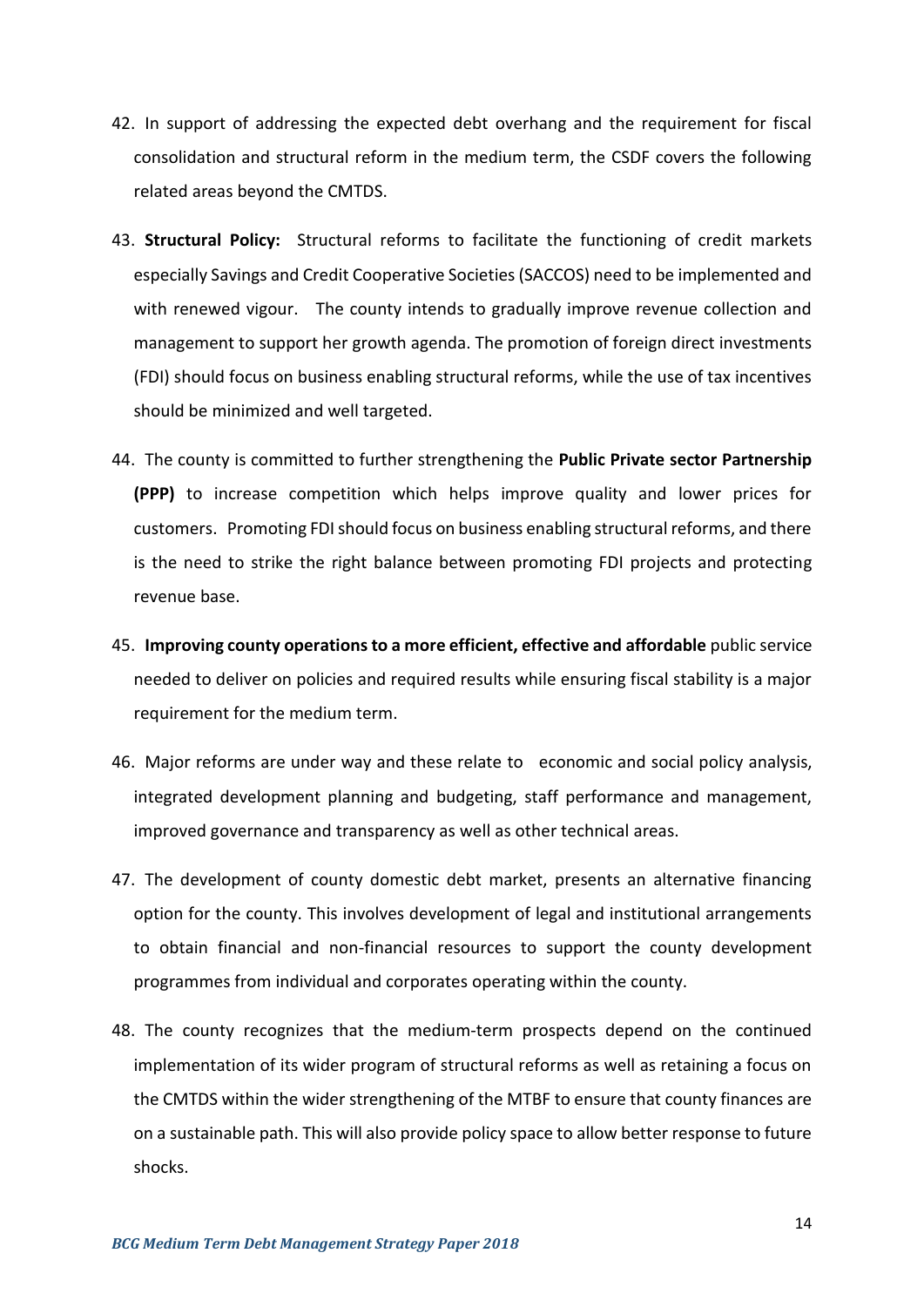#### <span id="page-25-0"></span>**CHAPTER SEVEN: RISK SCENARIO TESTING**

#### <span id="page-25-1"></span>**7.1 Inherent Risks in the Debt Portfolio**

49. There are several inherent risks in the debt portfolio. The CGoB has in recent years, noted the priority need to employ various measures to mitigate these risks and to minimize the impact of various exogenous shocks on the portfolio. The CGoB will continue to identify and mitigate risks to the implementation of the debt management strategy. Prudent debt management practices will be pursued over the medium-term with a view of satisfying the mandate as outlined in the CMTDS.

#### <span id="page-25-2"></span>**7.2 Risk Scenario Testing**

50. Stress testing involves deciding on realistic problems (downside risks) that the county might face, and looking at how they are likely to affect the county's future economy. CGoB recognizes that stress testing is an important part of a debt sustainability analysis, where the effect of downside risks on the ability of a county to continue to make debt repayments is examined.

#### <span id="page-25-3"></span>**7.3 Analysis of Cost and Risk Indicators**

51. Looking forward over the next 3 years, cautious monitoring of the county treasury's debt sustainability level is required and especially on any ease for future external borrowing. This is to ensure improvement in our current level of economic activity and prudent public debt management, in order to mitigate the vulnerability to shocks.

#### **7.3.1 Exchange Rate Risk**

- 52. Foreign exchange rate risk relates to vulnerability of the debt portfolio and its impact on the CGoB's debt servicing cost due to a depreciation of the Kenya Shillings (Kshs) against the currencies in which the external debt is denominated.
- 53. Foreign exchange movements will change both the amount of debt servicing and the value of debt outstanding, and therefore the related debt ratios. The annual external debt servicing obligations will be initiated in FY 2018/19.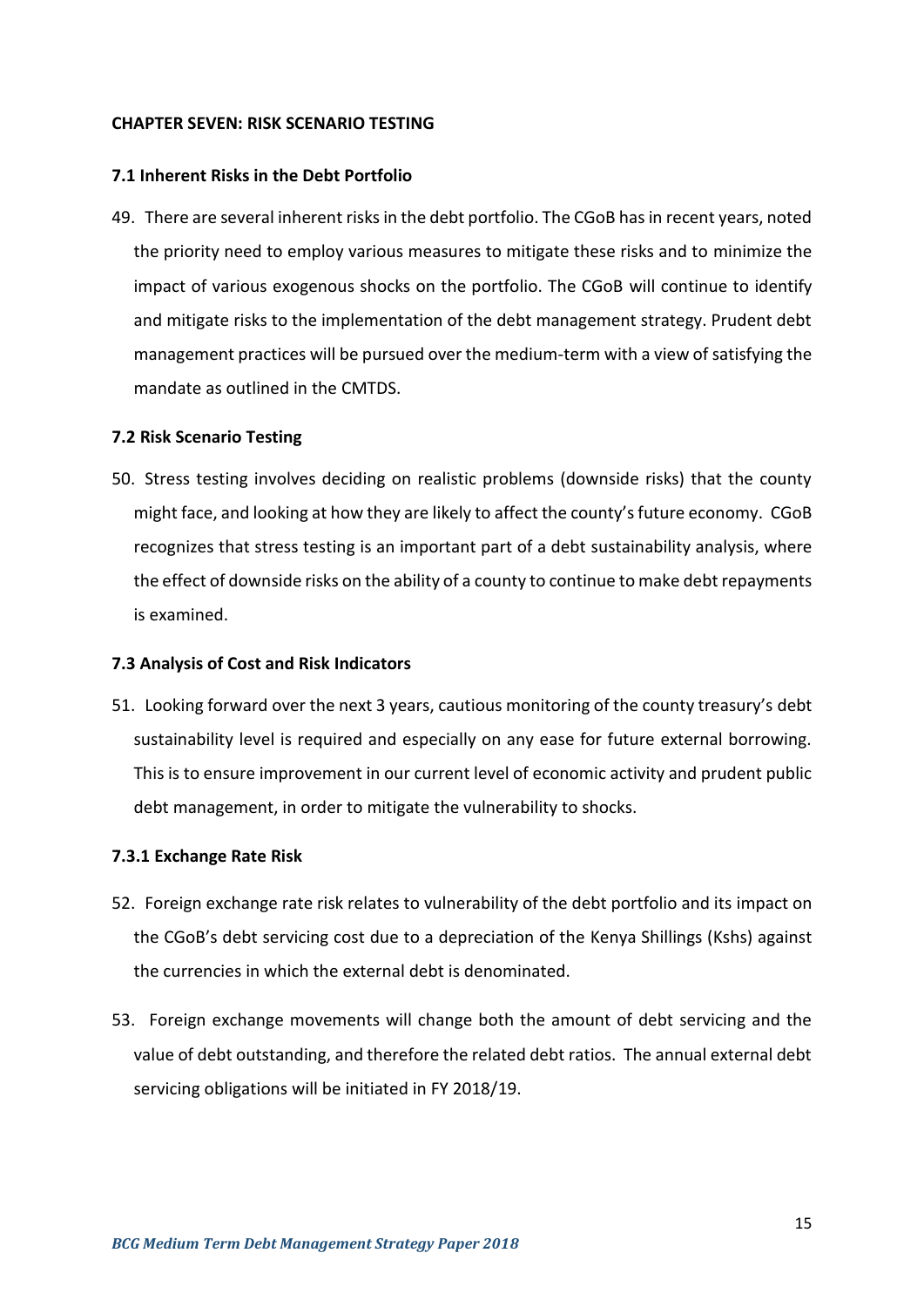# **7.3.2 Refinancing Risk**

54. Rollover risk is the risk that a maturing debt cannot be replaced or refined, or that the replacement debt will be more expensive.

# **7.3.3 Interest Rate Risk**

- 55. Interest rate risk is the risk associated with interest rate changes in the debt portfolio.
- 56. The weighted average interest rate of both external and domestic debt will be estimated at the end of every FY for analysis to inform decision making organs.

# **7.3.4 Liquidity and Repayment Risk**

- 57. Servicing debt is a primary concern for debt management and to ensure that the total expenditure including debt service costs does not exceed revenue collected. This risk can be expressed as the cost of debt repayments compared with funds available.
- 58. This is a real risk for CGoB especially from FY 2018/19 with the initiation of external debt servicing costs. In comparison of these costs to both revenue and expenditure it may create inability to meet all the repayments as due.
- 59. The County Governments projects to borrow Kshs. 1,599,818,364 in total which would be split into recurrent and development components as follows:

| <b>Nature of expenditure</b> | Amount(Kshs.) | <b>Source</b>                                               | <b>Justification</b>                                       |
|------------------------------|---------------|-------------------------------------------------------------|------------------------------------------------------------|
| Recurrent                    | 450,000,000   | Overdraft(CBK)                                              | Cash<br>flow<br>management (One<br>month<br>projected      |
|                              |               |                                                             | cash flow needs)                                           |
| Development                  | 1,149,818,364 | Medium<br>term/Long-<br>term concessional loan<br>borrowing | Financing<br>gap<br>priority for<br>long-<br>term projects |
| Total                        | 1,599,818,364 |                                                             |                                                            |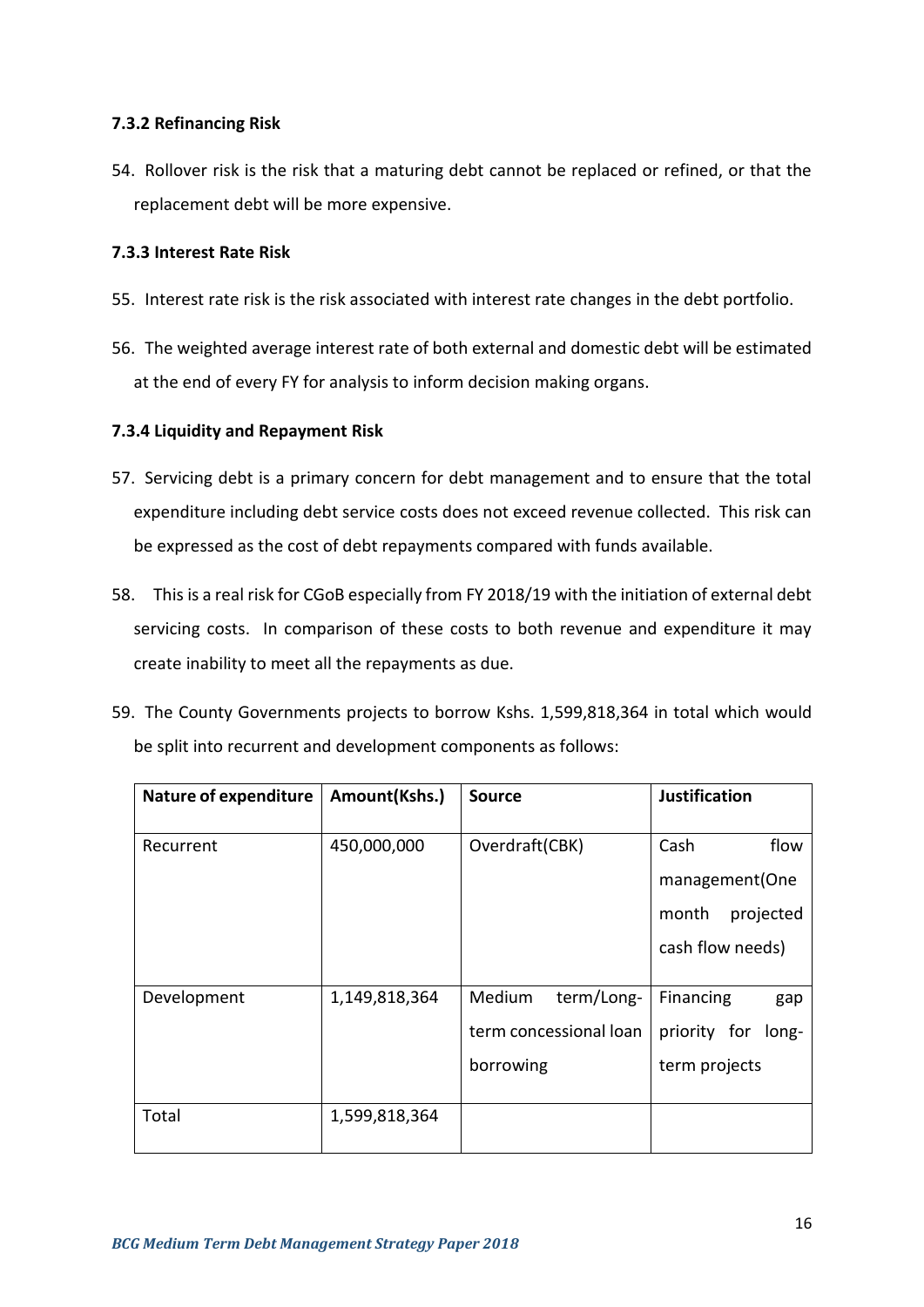This means that the County Government would have two types of borrowings; short-term (overdraft) to finance short-term liquidity needs and long term to finance priority projects.

60. Assuming the county borrowed a loan of Kshs 1,149,818,364 in FY 2018/19 at a negotiated interest rate of 7% pa, table 3shows the costs for debt servicing over the next 15 years, with the analysis showing that we need to set aside Kshs 126,244,070 pa for 15 years. (inclusive of interest)

| Year             | Loan bal      | Rate | <b>Interest</b> | <b>Total loan bal</b> | <b>Repayment</b> | <b>Year end bal</b> |
|------------------|---------------|------|-----------------|-----------------------|------------------|---------------------|
| $\mathbf{1}$     | 1,149,818,364 | 0.07 | 80,487,285      | 1,230,305,649         | 126,243,876      | 1,104,061,774       |
| $\overline{2}$ . | 1,104,061,774 | 0.07 | 77,284,324      | 1,181,346,098         | 126,243,876      | 1,055,102,222       |
| 3.               | 1,055,102,222 | 0.07 | 73,857,156      | 1,128,959,378         | 126,243,876      | 1,002,715,502       |
| 4.               | 1,002,715,502 | 0.07 | 70,190,085      | 1,072,905,587         | 126,243,876      | 946,661,711         |
| 5.               | 946,661,711   | 0.07 | 66,266,320      | 1,012,928,031         | 126,243,876      | 886,684,155         |
| 6.               | 886,684,155   | 0.07 | 62,067,891      | 948,752,046           | 126,243,876      | 822,508,170         |
| 7.               | 822,508,170   | 0.07 | 57,575,572      | 880,083,742           | 126,243,876      | 753,839,867         |
| 8.               | 753,839,867   | 0.07 | 52,768,791      | 806,608,657           | 126,243,876      | 680,364,782         |
| 9.               | 680,364,782   | 0.07 | 47,625,535      | 727,990,316           | 126,243,876      | 601,746,441         |
| 10               | 601,746,441   | 0.07 | 42,122,251      | 643,868,691           | 126,243,876      | 517,624,816         |
| $1^{\circ}$      | 517,624,816   | 0.07 | 36,233,737      | 553,858,553           | 126,243,876      | 427,614,677         |
| $\mathbf{1}$     | 427,614,677   | 0.07 | 29,933,027      | 457,547,704           | 126,243,876      | 331,303,829         |
| 13               | 331,303,829   | 0.07 | 23,191,268      | 354,495,097           | 126,243,876      | 228,251,221         |
| 1 <sub>1</sub>   | 228,251,221   | 0.07 | 15,977,585      | 244,228,806           | 126,243,876      | 117,984,931         |
|                  | 117,984,931   | 0.07 | 8,258,945       | 126,243,876           | 126,243,876      | 0                   |

*Table 3: Annual cost of debt servicing over 15 year period*

# **7.3.5 Creditor Concentration Risk**

61. Creditor concentration risk refers to risks associated with most of the debt portfolio being held by one or two creditors. Those who hold a large proportion of debt could have a vested interest in the course of a country's affairs and could potentially have an undue influence in policy development.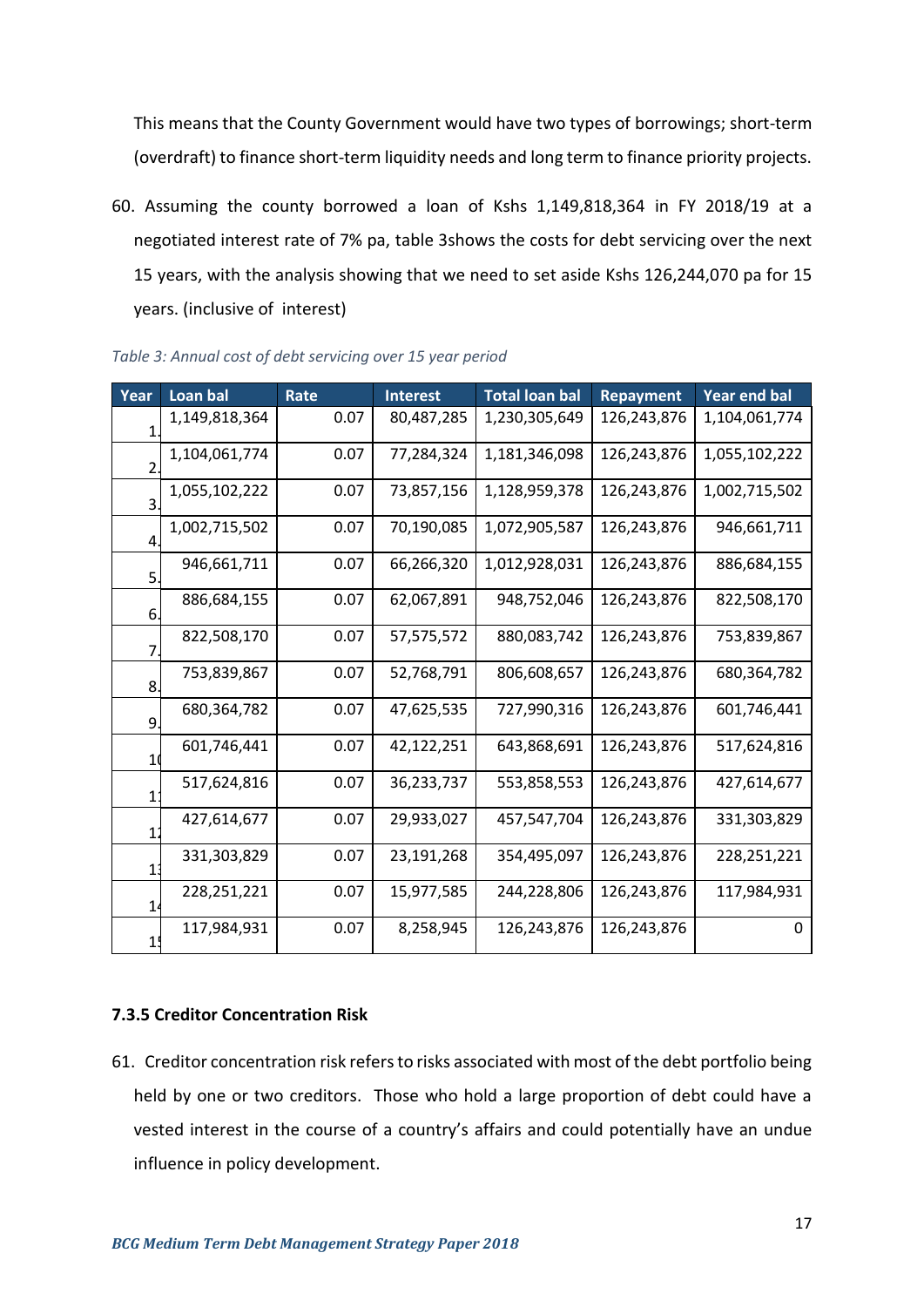62. In order to diversify the investor base, the County Treasury will work closely with the National Treasury as may be required to explore the scope and options of instruments to offer the domestic market.

# **7.3.6 Credit Risk of on-lent and guaranteed loans**

63. When the level of outstanding on-lent loans from CGoB is high, there is an implicit exposure to default and non-payment of obligations by the borrowing entities even when the loans are guaranteed. Introducing more analysis and oversight of these transactions will reduce the overall risks embedded in the CGoB's debt portfolio.

#### <span id="page-28-0"></span>**7.4 Other Risks in Managing the Portfolio**

#### **7.4.1 Operational Risk:**

- 64. The operational risks arise from a small staff size and limited capacity. The difficulty in developing and retaining skilled staff in the Debt Management office is a risk for Treasury and the CGoB in general.
- 65. In order to address this risk, Debt Management Unit Staff should undergo capacity development through external trainings organized by the National Treasury and donors such as the IMF-WB on respective areas of debt management.

#### **7.4.2 Strategic Risk**

- 66. Strategic risk is the risk that decisions made about management of the debt portfolio have a high opportunity cost.
- 67. If the CGoB decides not to borrow, then it could miss out on grant funding (if grant funding for these projects is not available from other sources). If decisions to borrow for particular projects do not match expectations, then this money could have been better spent elsewhere on other, more beneficial projects. Money spent on servicing debt might be better spent on providing essential services.
- 68. Alternatively, it is better to pay down debt (which saves the CGoB future interest payments and increases borrowing opportunities in the future) rather than spending funds unwisely.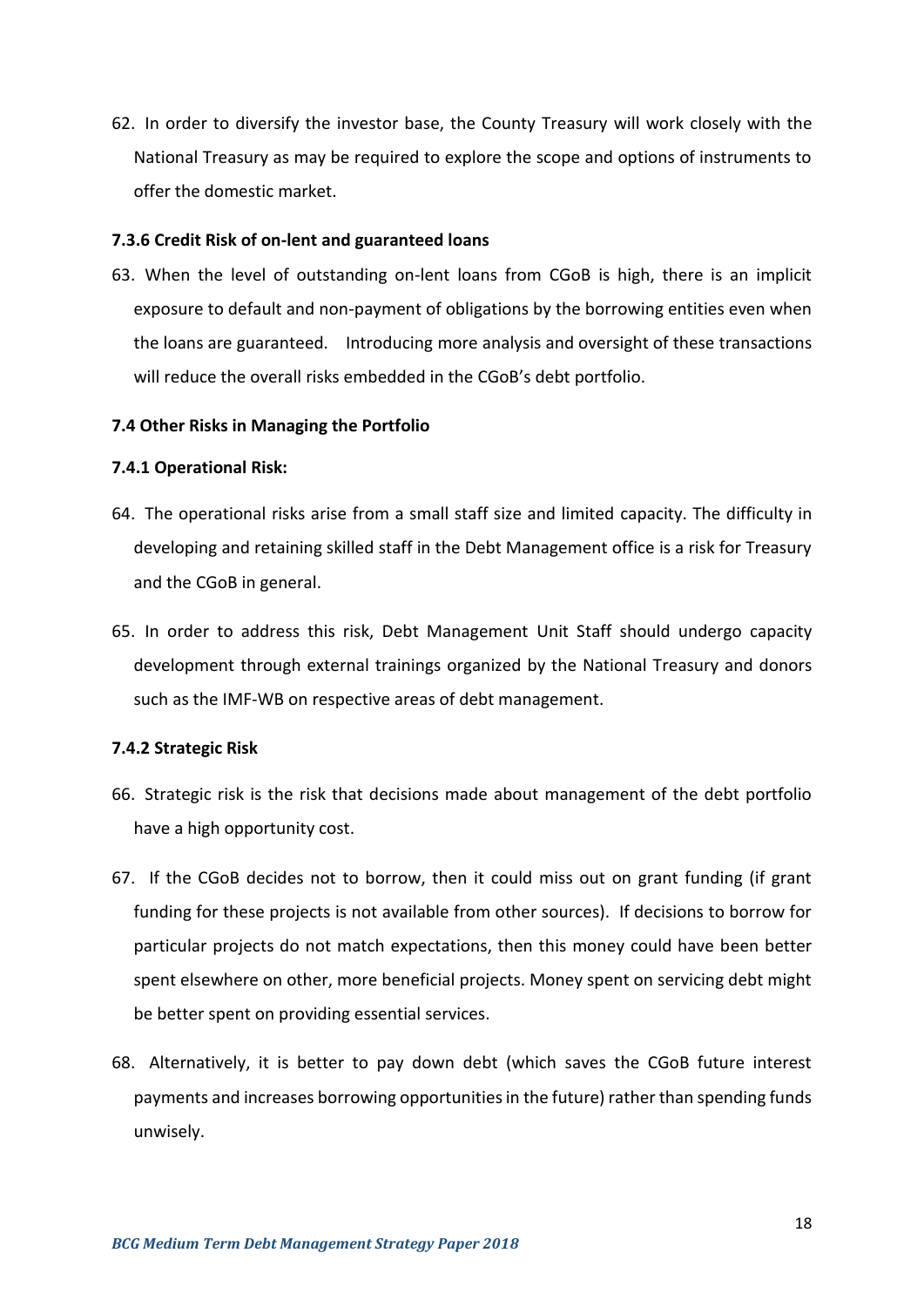69. In view of this risk, the county treasury as part of the annual budget preparation needs better review and coordination to best determine for any financing that the CGoB may require and to analyse the related costs and risks for those options.

# **7.4.3 Financial Risk**

- 70. Financial risk is the risk that the CGoB's portfolio management is so poor that it creates a source of instability for the private sector. The risk for Bungoma is that a poorly managed debt portfolio will mean that less money is available for servicing the county's basic needs which could undermine development and progress towards the CIDP, Vision 2030, SDGs and other interlinked plans.
- 71. A burgeoning debt portfolio or a build-up of debt arrears might negatively influence investor confidence, weakening private sector activity, leading to a withdrawal of investment in the county, a decline in growth prospects and a further increase in debt to revenue ratios. This is an extreme risk.